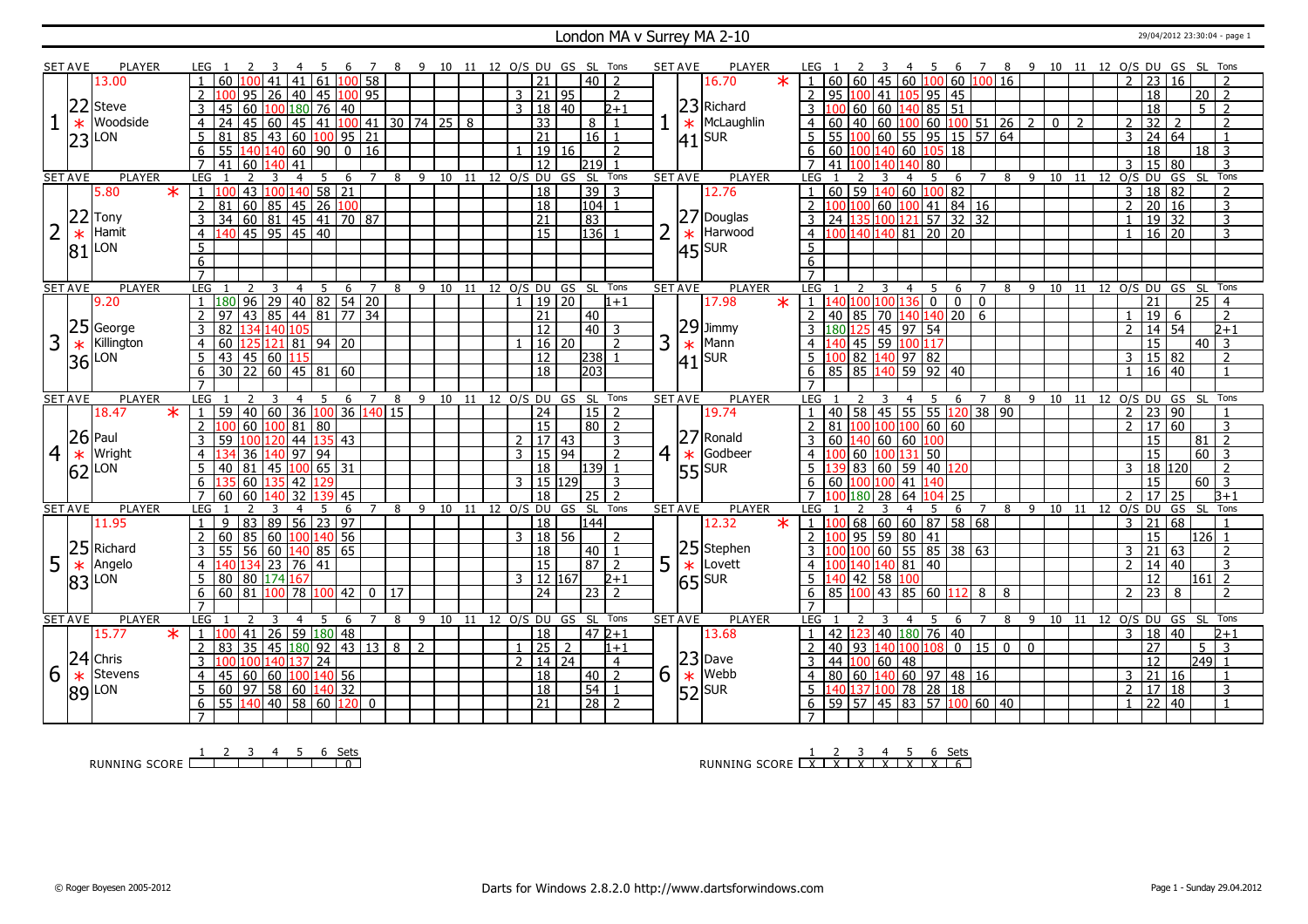#### London MA v Surrey MA 2-10 29/04/2012 23:30:05 - page 2

|                | <b>SET AVE</b> | <b>PLAYER</b>         | LEG 1                       | -3<br>-4<br>-5                             | - 6                   | 7 8 9 10 11 12 O/S DU GS SL Tons |                         |  |                                      |                |                                   |   | <b>SET AVE</b> | <b>PLAYER</b>                                                                 | LEG <sub>1</sub>                                                 | 3                                | 45                                     |                     |                | 6 7 8 9 10 11 12 O/S DU GS SL Tons |  |                                 |                                    |                           |                    |
|----------------|----------------|-----------------------|-----------------------------|--------------------------------------------|-----------------------|----------------------------------|-------------------------|--|--------------------------------------|----------------|-----------------------------------|---|----------------|-------------------------------------------------------------------------------|------------------------------------------------------------------|----------------------------------|----------------------------------------|---------------------|----------------|------------------------------------|--|---------------------------------|------------------------------------|---------------------------|--------------------|
|                |                | 3.55                  | $\overline{45}$<br>81       | $\overline{43}$<br> 85                     | $95 \mid 78 \mid 34$  |                                  |                         |  | 21                                   |                | $ 40\rangle$                      |   |                | 9.26<br>$\ast$                                                                |                                                                  | $60$ 98                          | $159$ 60 44 40 40                      |                     |                |                                    |  | 22                              | 40                                 |                           | $\overline{1}$     |
|                |                |                       | $\overline{2}$<br>39<br>60  | 81 41 80 60                                |                       |                                  |                         |  | <sup>18</sup>                        |                | $\overline{140}$                  |   |                |                                                                               | 2                                                                | 100 100                          | $81$ 70 10                             |                     |                |                                    |  | $\overline{3}$                  | 18<br>10                           |                           | $\overline{3}$     |
|                |                | $23$ Nicky            | 3<br>$\overline{41}$        | 83 95 115 99 30                            |                       |                                  |                         |  | 18                                   |                | 38                                |   |                | $26$ Ian                                                                      | 60 84 101 100 140<br>3                                           |                                  |                                        | $0$ 16              |                |                                    |  |                                 | $\overline{19}$<br>16              |                           | $\overline{3}$     |
| $\overline{7}$ | $\ast$         | Turner                | $\overline{4}$              | 59 100 140 95 43 32                        |                       |                                  |                         |  | $\overline{18}$                      |                | $32$   2                          |   | $\ast$         | Long                                                                          | $4 \ 81 \ 96 \ 79 \ 60 \ 145 \ 40$                               |                                  |                                        |                     |                |                                    |  | 2   17   40                     |                                    |                           | $\overline{1}$     |
|                |                | 39 LON                | $\overline{5}$              |                                            |                       |                                  |                         |  |                                      |                |                                   |   |                | $ 37 $ <sub>SUR</sub>                                                         | 5                                                                |                                  |                                        |                     |                |                                    |  |                                 |                                    |                           |                    |
|                |                |                       | $\overline{6}$              |                                            |                       |                                  |                         |  |                                      |                |                                   |   |                |                                                                               | 6                                                                |                                  |                                        |                     |                |                                    |  |                                 |                                    |                           |                    |
|                |                |                       | $\overline{7}$              |                                            |                       |                                  |                         |  |                                      |                |                                   |   |                |                                                                               | $\overline{7}$                                                   |                                  |                                        |                     |                |                                    |  |                                 |                                    |                           |                    |
|                | <b>SET AVE</b> | <b>PLAYER</b>         | LEG                         | 5<br>3<br>$\overline{4}$                   | - 6<br>$\overline{7}$ | 8 9 10 11 12 0/S DU GS SL Tons   |                         |  |                                      |                |                                   |   | <b>SET AVE</b> | <b>PLAYER</b>                                                                 | LEG <sub>1</sub><br><sup>2</sup>                                 | $\overline{3}$<br>$\overline{4}$ | 5<br>$6^{\circ}$                       | $\overline{7}$      |                | 8 9 10 11 12 O/S DU GS SL Tons     |  |                                 |                                    |                           |                    |
|                |                | 9.81<br>$\ast$        | $\mathbf{1}$<br>43          | 125 43 98 100 44 48                        |                       |                                  |                         |  | $3 \mid 21 \mid 48$                  |                | $\overline{2}$                    |   |                | 17.61                                                                         |                                                                  |                                  | 45 100 80 55 100 36                    |                     |                |                                    |  | $\overline{18}$                 |                                    | 85                        | $\overline{2}$     |
|                |                |                       | $\overline{2}$<br>60        | 60   60   85<br>$\overline{46}$            |                       |                                  |                         |  | 15                                   |                | 190                               |   |                |                                                                               | $2^{\circ}$<br>95                                                | 39                               | $65$ 33 32                             |                     |                |                                    |  | $\overline{2}$                  | 17<br>32                           |                           | $\overline{2}$     |
|                | 25             | Jason                 | $\overline{96}$<br>3<br>81  | $\boxed{42}$ $\boxed{140}$ 60 $\boxed{42}$ |                       |                                  |                         |  | $\overline{18}$                      |                | $40$   1                          |   |                | $26$ Aaron                                                                    | 80                                                               | 135<br>l 85                      | $85 \ 16$                              |                     |                |                                    |  | $\mathcal{P}$                   | $\overline{17}$<br>$\overline{16}$ |                           | $\overline{2}$     |
| 8              | $\ast$         | Wiles                 | 92<br>$\overline{4}$<br>43  | 100 99<br>139 28                           |                       |                                  |                         |  |                                      | 16 28          | $\overline{2}$                    | 8 | $\ast$         | Turner                                                                        | 59<br>100<br>$\overline{4}$                                      |                                  | 60 60 58 125                           |                     |                |                                    |  | 18                              |                                    | 39                        | $\overline{2}$     |
|                |                | LON                   | 5<br>85<br>85               | 60 60 137 58 16                            |                       |                                  |                         |  | $3 \mid 21 \mid 16$                  |                | $\overline{1}$                    |   |                |                                                                               | 5                                                                |                                  | l80 <mark>140</mark> 80   61   20   10 |                     |                |                                    |  |                                 | $\overline{18}$                    |                           | $10\,$ $2+1$       |
|                | 11             |                       | 96<br>6<br>97               | $96$ 58 98                                 | 36 15                 |                                  |                         |  | $\overline{21}$                      |                | 5 <sup>1</sup>                    |   |                | $35$ $SUR$                                                                    | 95                                                               | 45 100 60                        | $95 \mid 43 \mid 31 \mid 32$           |                     |                |                                    |  | $\overline{22}$                 | 32                                 |                           | $\overline{1}$     |
|                |                |                       | $\overline{7}$<br>93<br>100 | $140$ 63 56<br>41                          |                       |                                  |                         |  | $\overline{18}$                      |                | $8$   2                           |   |                |                                                                               | 68 100<br>$\overline{7}$                                         | 180                              | 21<br>$\overline{7}$                   |                     |                |                                    |  | $\overline{18}$<br>$\mathbf{R}$ | $\overline{7}$                     |                           | $\overline{B+1}$   |
|                | <b>SET AVE</b> | <b>PLAYER</b>         | LEG                         | 3<br>$\overline{4}$<br>5                   | 6<br>$\overline{7}$   | 8                                | 9 10 11 12 O/S DU GS SL |  |                                      |                | Tons                              |   | <b>SET AVE</b> | <b>PLAYER</b>                                                                 | LEG                                                              |                                  | $\overline{4}$<br>5                    | 6<br>$\overline{7}$ | $\overline{8}$ | $\overline{9}$                     |  | 10 11 12 O/S DU                 |                                    | $GS$ $SL$                 | Tons               |
|                |                | 17.95                 | $\mathbf{1}$                | 60 180 60 26 100                           |                       |                                  |                         |  | 15                                   |                | $752+1$                           |   |                | 16.11<br>$\overline{\ast}$                                                    | 45 80 125 85 126 40<br>$\overline{1}$                            |                                  |                                        |                     |                |                                    |  | $\overline{1}$                  | $16 \mid 40$                       |                           | $\mathcal{L}$      |
|                |                |                       | 60<br>41<br>2               | 140 135                                    | 49 36 40              |                                  |                         |  |                                      | 19 40          | <sup>2</sup>                      |   |                |                                                                               | 60<br>2                                                          |                                  | $\boxed{45}$ 60 30 96 140              |                     |                |                                    |  | $\overline{18}$                 |                                    | 70                        | $\overline{1}$     |
|                |                | $28$ Lewis            | 3<br>40                     | 135 59 100 97                              |                       |                                  |                         |  | 15                                   |                | $70$   2                          |   |                | $\begin{array}{ c c }\n 28 \text{Trony} \\ \hline\n\text{Andre}\n\end{array}$ |                                                                  |                                  | 45 100 100 140 60 56                   |                     |                |                                    |  | $\overline{2}$<br>  17          | 56                                 |                           | 3                  |
| 9              | $\ast$         | McGurn                | $\overline{4}$              | $140$ 53 20<br>  63                        |                       |                                  |                         |  | $\mathcal{P}$                        | 117 120        | $\overline{3}$                    | 9 |                | Andrews                                                                       | LOO 54 100 100 47<br>$\overline{4}$                              |                                  |                                        |                     |                |                                    |  | 15                              |                                    | 100l                      | -3                 |
|                |                | $29$ LON              | 5<br>۱۵۵۱۱۵۵                | l 97<br>140<br>24                          |                       |                                  |                         |  | <sup>15</sup>                        |                | $40 \mid 3$                       |   |                | 08 SUR                                                                        | 81 100 55 81                                                     |                                  | 100 84                                 |                     |                |                                    |  | 3 <sup>1</sup>                  | 18 84                              |                           | $\overline{2}$     |
|                |                |                       | 44                          | $100$ 59<br>100 78                         |                       |                                  |                         |  | $\overline{18}$                      |                | $\overline{20}$ 3                 |   |                |                                                                               |                                                                  | 40 180 45                        | 36<br>n                                |                     |                |                                    |  | $\overline{2}$                  | 17<br>36                           |                           | $\overline{B+1}$   |
|                |                |                       |                             |                                            |                       |                                  |                         |  |                                      |                |                                   |   |                |                                                                               |                                                                  |                                  |                                        |                     |                |                                    |  |                                 |                                    |                           |                    |
|                | <b>SET AVE</b> | <b>PLAYER</b>         | <b>LEG</b>                  |                                            |                       | 8                                | 9 10 11 12 0/S DU GS SL |  |                                      |                | Tons                              |   | <b>SET AVE</b> | <b>PLAYER</b>                                                                 | <b>LEG</b>                                                       |                                  | 5<br>4                                 | 6                   | 8              | 9                                  |  | 10 11 12 0/S DU GS SL           |                                    |                           | Tons               |
|                |                |                       |                             |                                            |                       |                                  |                         |  |                                      |                |                                   |   |                |                                                                               |                                                                  |                                  |                                        |                     |                |                                    |  |                                 |                                    |                           |                    |
|                |                | $\ast$<br>11.00       | 83<br>$\mathbf{1}$<br>100   | $ 41\rangle$<br>13                         | 85 <br>123            |                                  |                         |  | 21                                   |                | $16 \mid 2$                       |   |                | 4.94                                                                          |                                                                  | 85<br>$140$ 95                   |                                        |                     |                |                                    |  | $\overline{2}$                  | $\overline{20}$<br>40              |                           |                    |
|                |                |                       | 2<br>24                     | 40                                         |                       |                                  |                         |  |                                      |                | $\overline{2}$                    |   |                |                                                                               | 38                                                               |                                  | 42 56 40                               |                     |                |                                    |  | 24                              |                                    | 164                       |                    |
|                |                | $24$ Paul             | 3<br>22                     | 100 100 60 60 85 36 36                     |                       |                                  |                         |  |                                      | $\sqrt{22}$ 36 | $\overline{1}$                    |   |                | $18$ Graham                                                                   | 4                                                                |                                  | 43 41 59 41 59 26 30                   |                     |                |                                    |  | 18                              |                                    | $120$ 1                   |                    |
|                |                |                       | $\overline{4}$<br>100       |                                            |                       |                                  |                         |  | 2   20   28                          |                | $\sqrt{2}$                        |   |                |                                                                               |                                                                  |                                  | 81   90 <mark>  100</mark>   58   48   |                     |                |                                    |  |                                 |                                    |                           |                    |
|                | $ 10  *$       | Rafferty              | 5<br>41                     |                                            |                       |                                  |                         |  | $2 \mid 17 \mid 36$<br>$1 \ 22 \ 20$ |                | 3                                 |   | $10 \ast $     | Hollis                                                                        | 4 11 11 16 81 21 19<br>$\overline{11}$<br>5                      |                                  | $\frac{1}{84}$ 15 60 45 40             |                     |                |                                    |  | 18<br>$\overline{21}$           |                                    | $\overline{242}$ 1<br>111 |                    |
|                |                | $ 40 $ LON            | 6                           |                                            |                       |                                  |                         |  |                                      |                |                                   |   |                | $ 50 $ <sub>SUR</sub>                                                         | 6                                                                |                                  |                                        |                     |                |                                    |  |                                 |                                    |                           |                    |
|                |                |                       | $\overline{7}$              |                                            |                       |                                  |                         |  |                                      |                |                                   |   |                |                                                                               | $\overline{7}$                                                   |                                  |                                        |                     |                |                                    |  |                                 |                                    |                           |                    |
|                | <b>SET AVE</b> | <b>PLAYER</b>         | <b>LEG</b>                  | 3<br>5<br>$\overline{4}$                   | 6<br>$\overline{7}$   | 8                                | 9 10 11 12 0/S DU GS SL |  |                                      |                | Tons                              |   | <b>SET AVE</b> | <b>PLAYER</b>                                                                 | LEG                                                              |                                  | -5<br>4                                | 6<br>$\overline{7}$ | 8              | -9                                 |  | 10 11 12 0/S DU GS SL           |                                    |                           | Tons               |
|                |                | 13.54                 | 81<br>$\mathbf{1}$<br>100   | 60<br>100 140                              |                       |                                  |                         |  | <sup>15</sup>                        |                | $\boxed{20}$ $\boxed{3}$          |   |                | $\ast$<br>7.41                                                                | 41<br> 81 100                                                    |                                  | 96<br>83 100                           |                     |                |                                    |  | $3 \mid 18$                     | 96                                 |                           | 2                  |
|                |                |                       | $\overline{2}$<br>46<br>60  | 28<br>  81                                 | $ 100 $ 61   13       |                                  |                         |  | $\sqrt{24}$                          |                | $12$ 2                            |   |                |                                                                               | 2<br>l 41                                                        |                                  | 60 81 59 81 45 58 76                   |                     |                |                                    |  | $\overline{3}$                  | 24 76                              |                           |                    |
|                |                | $25$ Robbie           | 3<br>95                     | $\overline{60}$<br>100                     | 46                    |                                  |                         |  | 3                                    | 18 46          | 3                                 |   |                | $ 25 $ Gary                                                                   |                                                                  |                                  | 44 22 140 55 60 100                    |                     |                |                                    |  |                                 | $\overline{18}$                    | $80$   2                  |                    |
|                |                | Hain                  | 60 28<br>4                  |                                            |                       |                                  |                         |  | 21                                   |                | 40 <sup>1</sup><br>$\overline{2}$ |   |                | Creamer                                                                       | 4                                                                |                                  | 60 81 121 69 60 78 32                  |                     |                |                                    |  |                                 | 19<br>32                           |                           | $\overline{1}$     |
|                | $11*$          |                       | $60$ 60 55 140<br>5         | $140$ 43 59 31<br>134                      |                       |                                  |                         |  | $\overline{15}$                      |                | $52$   2                          |   | $\ast$         |                                                                               | 5                                                                |                                  | $60$ 60 $180$ 85 76 40                 |                     |                |                                    |  | $\mathbf{1}$                    | 16 40                              |                           | $1 + 1$            |
|                |                | $ 60 $ LON            | 6                           |                                            |                       |                                  |                         |  |                                      |                |                                   |   |                | $53$ <sup>SUR</sup>                                                           | 6                                                                |                                  |                                        |                     |                |                                    |  |                                 |                                    |                           |                    |
|                |                |                       |                             |                                            |                       |                                  |                         |  |                                      |                |                                   |   |                |                                                                               | $\overline{7}$                                                   |                                  |                                        |                     |                |                                    |  |                                 |                                    |                           |                    |
|                | <b>SET AVE</b> | <b>PLAYER</b>         | LEG                         | 3<br>$\overline{4}$<br>5                   | 6<br>$7^{\circ}$      | 8                                |                         |  |                                      |                | 9 10 11 12 0/S DU GS SL Tons      |   | <b>SET AVE</b> | <b>PLAYER</b>                                                                 | LEG <sub>1</sub>                                                 | 3                                | $\overline{4}$<br>5                    | 6<br>$\overline{7}$ |                | 8 9 10 11                          |  | 12 O/S DU GS SL Tons            |                                    |                           |                    |
|                |                | 16.25<br>$\ast$       | $\mathbf{1}$<br>83          | $ 100 $ 80 $ 100 $ 85   37   16            |                       |                                  |                         |  | 3   21   16                          |                | $\overline{2}$                    |   |                | 6.85                                                                          |                                                                  |                                  | 60   65   44   30   43   84            |                     |                |                                    |  |                                 | 18                                 | 175                       |                    |
|                |                |                       | $\overline{2}$<br>85        | 100 180 60<br>36                           |                       |                                  |                         |  | <sup>15</sup>                        |                | $40\;2+1$                         |   |                |                                                                               |                                                                  |                                  | 100 140 85 36 80 60                    |                     |                |                                    |  | 18<br>3                         | 60                                 |                           | $\mathcal{L}$      |
|                |                |                       | 3<br>100 140 125 100        | 36                                         |                       |                                  |                         |  | 1 1 1 3 1 3 6                        |                | $\overline{4}$                    |   |                | 23 Kurtis                                                                     | 40 40 40 59<br>3                                                 |                                  |                                        |                     |                |                                    |  | 12                              |                                    | 322                       |                    |
| 12             | $\ast$         | 30 Michael<br>Barnard | $\overline{4}$              | l40 100 100 65 96                          |                       |                                  |                         |  | $\overline{2}$                       | 14 96          | $\overline{3}$                    |   | $\ast$         | Atkins                                                                        | 90 140 85 30 95<br>$\overline{4}$                                |                                  |                                        |                     |                |                                    |  | $\overline{15}$                 |                                    | $61$ $1$                  |                    |
|                |                |                       | 5                           | 100 140 45 40 100 60 16                    |                       |                                  |                         |  | 1   19   16                          |                | $\overline{3}$                    |   |                |                                                                               | $\boxed{21}$ $\boxed{24}$ 59 $\boxed{180}$ 80 $\boxed{125}$<br>5 |                                  |                                        |                     |                |                                    |  | $\overline{18}$                 |                                    |                           | $12\overline{2+1}$ |
|                |                | $ 06 $ LON            | 6                           |                                            |                       |                                  |                         |  |                                      |                |                                   |   |                | $ 89 $ <sub>SUR</sub>                                                         | 6                                                                |                                  |                                        |                     |                |                                    |  |                                 |                                    |                           |                    |

RUNNING SCORE 7 8 9 10 X 11 12 X Sets 2

OP: London MA - Michael Barnard 30.06 \*

RUNNING SCORE 7 X 8 X 9 X 10 11 X 12 Sets 10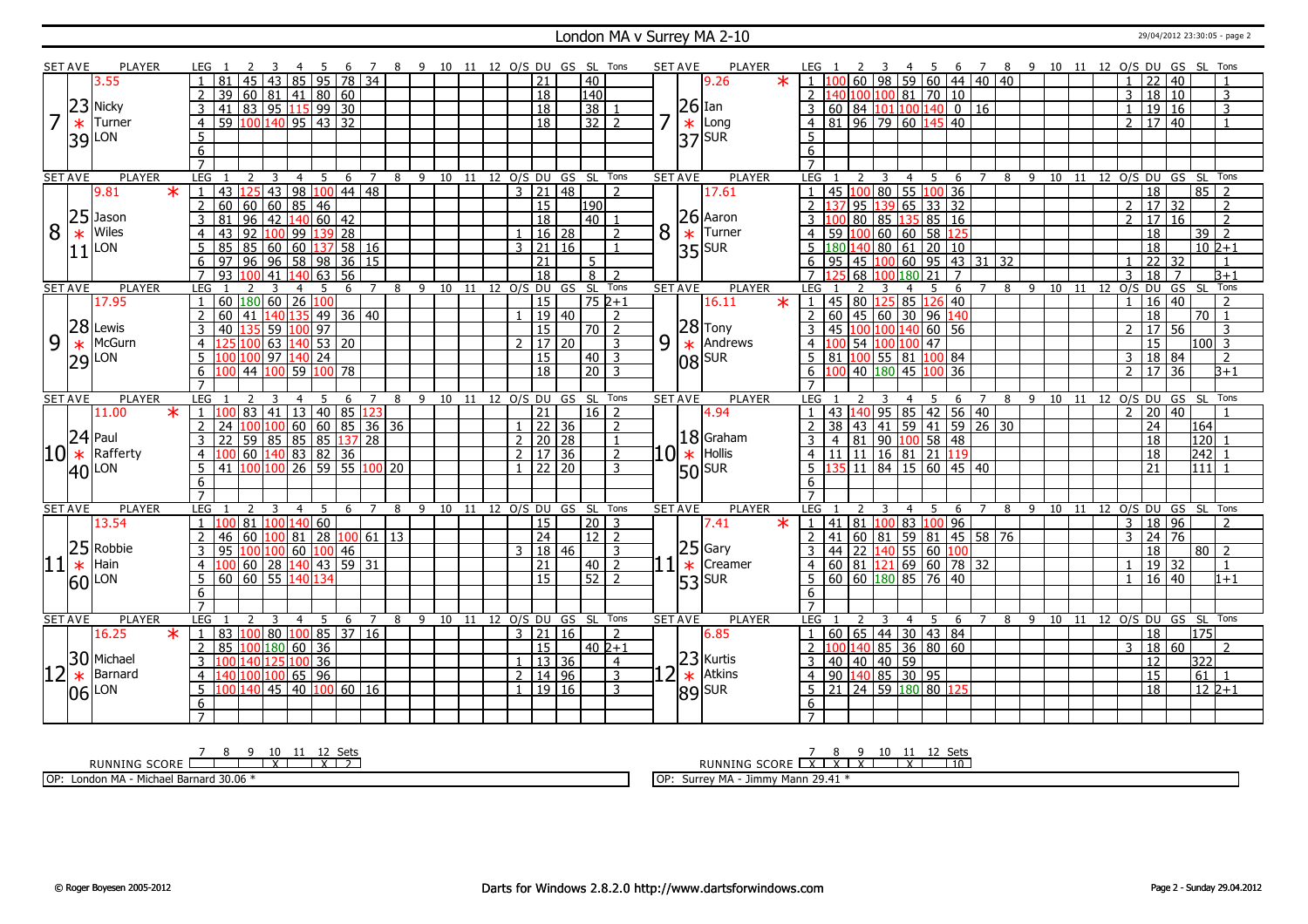### London MA

## Surrey MA

| PLAYER            |    | W/L IWON LOST | AVE   | TAVE          | POINTS DARTS TON TON+180 TONS PLAYER |                 |                 |      |          |         |                         | W/L WON LOST |    | AVE         | <b>TAVE</b> | POINTS DARTS TON TON+ 180 TONS |      |    |      |              |              |
|-------------------|----|---------------|-------|---------------|--------------------------------------|-----------------|-----------------|------|----------|---------|-------------------------|--------------|----|-------------|-------------|--------------------------------|------|----|------|--------------|--------------|
| Steve Woodside    |    |               |       | .00           | 3224                                 | 145             |                 |      |          |         | 11+1 Richard McLaughlin |              |    | 23.41       | 16.70       | 3464                           | 148  | 11 |      | $\mathbf{0}$ | $15 + 0$     |
| Tony Hamit        | 0  |               | 22.81 | 5.80          | 1642                                 | 72 <sub>1</sub> |                 |      |          |         | 5+0   Douglas Harwood   | 4            | 0  | 27.45 12.76 |             | 2004                           | 73   | 8  |      | $\Omega$     | $11+0$       |
| George Killington |    |               | 25.36 | 9.20,         | 2485                                 | 98              |                 |      |          | $7 + 1$ | Jimmy Mann              |              |    | 29.41 17.98 |             | 2941                           | 100  |    |      |              | $14 + 1$     |
| Paul Wright       |    |               | 26.62 | 18.47         | 3248                                 | 122             | 12              |      |          |         | 15+0 Ronald Godbeer     |              |    | 27.55 19.74 |             | 3306                           | 120  | 14 |      |              | $17 + 1$     |
| Richard Angelo    |    |               |       | 25.83 11.95   | 2712                                 | 105             |                 |      |          | $9 + 1$ | Stephen Lovett          | 4            |    | 25.65 12.32 |             | 2719                           | 106  | 8  |      | 0            | $11+0$       |
| Chris Stevens     |    |               | 24.89 | 15.77         | 2837                                 | 114             | h I             |      |          |         | 12+2 Dave Webb          |              |    | 23.52 13.68 |             | 2752                           | 117  |    |      |              | $11 + 1$     |
| Nicky Turner      | 0  |               | 23.39 | 3.55          | 1754                                 | 75              |                 |      |          |         | $3+0$ Ian Long          | 4            | 0  | 26.37       | 9.26        | 2004                           | 76   |    |      | 0            | $8 + 0$      |
| Jason Wiles       |    |               | 25.11 | 9.81          | 3264                                 | 130             | $\mathsf{h}$    |      |          |         | 8+0   Aaron Turner      | 4            |    | 26.35 17.61 |             | 3373                           | 128  | 11 |      |              | $14 + 2$     |
| Lewis McGurn      |    |               |       | 28.29 17.95   | 2801                                 | 991             | 11              |      |          |         | 15+1 Tony Andrews       | 4            |    | 28.08 16.11 |             | 2836                           | 101  | 11 |      |              | $14 + 1$     |
| Paul Rafferty     |    |               |       | 24.40 11.00   | 2489                                 | 102             | $\Omega$        |      | $\Omega$ |         | 10+0 Graham Hollis      |              |    | 18.50       | 4.94        | 1868                           | 101  |    |      | 0            | $4 + 0$      |
| Robbie Hain       |    |               |       | 25.60   13.54 | 2381                                 | 93              |                 |      | $\Omega$ |         | 12+0 Gary Creamer       |              |    | 25.53       | 7.41        | 2425                           | 95   |    |      |              | $6 + 1$      |
| Michael Barnard   |    |               |       | 30.06 16.25   | 2465                                 | 82              | 10 <sup>1</sup> |      |          |         | 14+1 Kurtis Atkins      |              |    | 23.89       | 6.85        | 1935                           | 81   |    |      |              | $5 + 1$      |
| <b>TOTALS</b>     | 26 | 42            | 25.30 |               | 31302                                | 1237 l          | 84              | 31 I |          |         | $6$  21+7 TOTALS        | 42           | 26 | 25.38       |             | 31627                          | 1246 | 91 | 31 I |              | $8   30 + 8$ |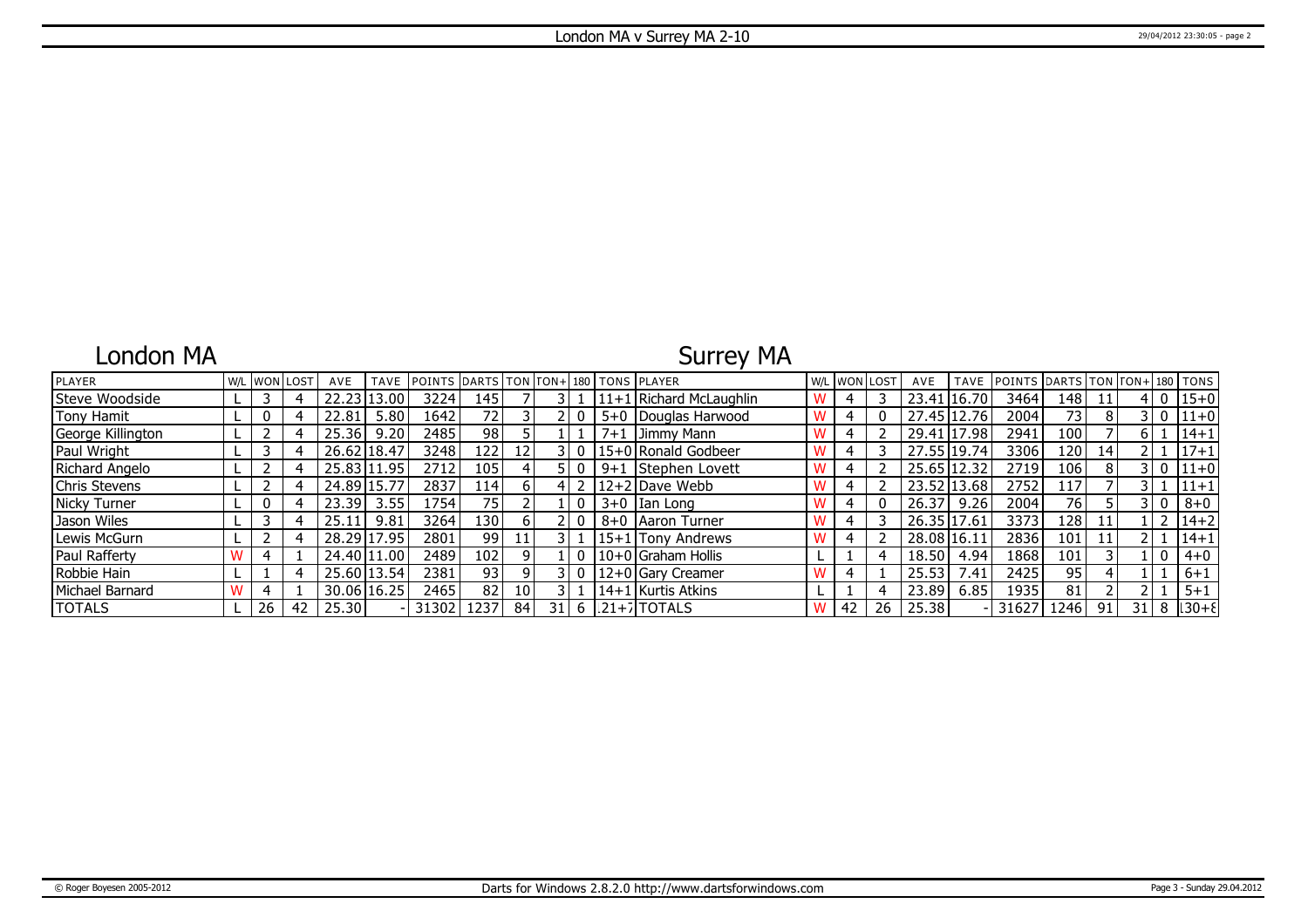#### London WA v Surrey WA 4-2 2012 23:29:41 - page 1

|   | SET AVE        | PLAYER          |                     |                                                                                                                   |                 |                |          |                  |                |                             |                | 10 11 12 O/S DU GS SL Tons   |                |                 |                         |                                   |       |                  |                |                | <b>SET AVE</b>        | PLAYER         |                                   |                                                                                                                                                                                                    |    |   |                |                 | 6                                                                                        |                |          |      |                               |                |                |                |                                  | 8 9 10 11 12 0/S DU GS SL Tons     |                                   |                |
|---|----------------|-----------------|---------------------|-------------------------------------------------------------------------------------------------------------------|-----------------|----------------|----------|------------------|----------------|-----------------------------|----------------|------------------------------|----------------|-----------------|-------------------------|-----------------------------------|-------|------------------|----------------|----------------|-----------------------|----------------|-----------------------------------|----------------------------------------------------------------------------------------------------------------------------------------------------------------------------------------------------|----|---|----------------|-----------------|------------------------------------------------------------------------------------------|----------------|----------|------|-------------------------------|----------------|----------------|----------------|----------------------------------|------------------------------------|-----------------------------------|----------------|
|   |                | 5.40            |                     | 60                                                                                                                |                 |                | 85       |                  | 56 20          |                             |                |                              |                |                 |                         | 19                                | l 20. |                  |                |                |                       | $\ast$<br>4.81 |                                   | 92                                                                                                                                                                                                 | 26 |   | 45             | 21              | 44 180                                                                                   |                |          |      |                               |                |                |                | 21                               |                                    | $72 \frac{1}{1} + 1$              |                |
|   |                |                 | 2                   | 60<br>45                                                                                                          |                 |                |          |                  |                | 70   85   81   80   23   37 |                |                              |                |                 |                         | $\overline{24}$                   |       | $\overline{20}$  |                |                |                       |                | $2 \overline{121}$                |                                                                                                                                                                                                    |    |   |                |                 | 43 45 60 45 64 77 46                                                                     |                |          |      |                               |                |                |                | 3   24   46                      |                                    |                                   |                |
|   | 21             | Jacqeline       | $\overline{3}$      |                                                                                                                   |                 |                |          |                  |                |                             |                |                              |                |                 |                         | $3 \mid 24 \mid 76$               |       |                  |                |                | $19$ Lisa             |                |                                   |                                                                                                                                                                                                    |    |   |                |                 |                                                                                          |                | 26       |      |                               |                |                |                | $\overline{24}$                  |                                    | $16 1+1$                          |                |
|   |                | Saunders        |                     | 100 45 100 36 45 100 39 76<br>26 81 60 30 100 40 100 64                                                           |                 |                |          |                  |                |                             |                |                              |                |                 |                         |                                   |       |                  | 2              |                |                       |                |                                   |                                                                                                                                                                                                    |    |   |                |                 |                                                                                          |                |          |      |                               |                |                |                |                                  |                                    |                                   |                |
|   | $\ast$         |                 | $\overline{4}$      |                                                                                                                   |                 |                |          |                  |                |                             |                |                              |                |                 |                         | $3 \mid 24 \mid 64$               |       |                  | $\overline{2}$ |                |                       | $\star$ Munt   | $\overline{4}$                    |                                                                                                                                                                                                    |    |   |                |                 |                                                                                          |                |          |      |                               |                |                |                | $\overline{21}$                  |                                    | 197                               |                |
|   |                | 80 LON          | $\overline{5}$      |                                                                                                                   |                 |                |          |                  |                |                             |                |                              |                |                 |                         |                                   |       |                  |                |                | $10$ sur              |                | $\overline{5}$                    |                                                                                                                                                                                                    |    |   |                |                 |                                                                                          |                |          |      |                               |                |                |                |                                  |                                    |                                   |                |
|   |                |                 | $6\overline{6}$     |                                                                                                                   |                 |                |          |                  |                |                             |                |                              |                |                 |                         |                                   |       |                  |                |                |                       |                | 6                                 |                                                                                                                                                                                                    |    |   |                |                 |                                                                                          |                |          |      |                               |                |                |                |                                  |                                    |                                   |                |
|   |                |                 | $\overline{7}$      |                                                                                                                   |                 |                |          |                  |                |                             |                |                              |                |                 |                         |                                   |       |                  |                |                |                       |                |                                   |                                                                                                                                                                                                    |    |   |                |                 |                                                                                          |                |          |      |                               |                |                |                |                                  |                                    |                                   |                |
|   | <b>SET AVE</b> | <b>PLAYER</b>   | LEG                 | 2                                                                                                                 | 3               | $\overline{4}$ | 5        | 6                | $\overline{7}$ | $\overline{\mathbf{8}}$     |                | 9 10 11 12 O/S DU GS SL Tons |                |                 |                         |                                   |       |                  |                |                | <b>SET AVE</b>        | <b>PLAYER</b>  | LEG                               |                                                                                                                                                                                                    |    | 3 | $\overline{4}$ | 5               | 6                                                                                        | $\overline{7}$ | 8        | $-9$ |                               |                |                |                |                                  | 10 11 12 O/S DU GS SL Tons         |                                   |                |
|   |                | 3.62<br>$\star$ |                     | 60 81                                                                                                             |                 |                |          |                  |                |                             |                | 35 45 30 45 97 41 59 8       |                |                 |                         | $3 \mid 30 \mid 8$                |       |                  |                |                |                       | 1.25           |                                   | 26                                                                                                                                                                                                 | 11 | 9 |                |                 | 43 41 15 45                                                                              |                |          |      |                               |                |                |                | $\overline{27}$                  |                                    | 242                               |                |
|   |                |                 | $\overline{2}$      |                                                                                                                   |                 |                |          |                  |                |                             |                |                              |                |                 |                         | $3 \mid 24 \mid 20$               |       |                  | 2              |                |                       |                |                                   |                                                                                                                                                                                                    |    |   |                |                 |                                                                                          |                |          |      |                               |                |                |                | $\overline{24}$                  |                                    | 134                               |                |
|   |                | $ 18 $ Kerry    | $\overline{3}$      | $\overline{32}$                                                                                                   |                 |                |          |                  |                |                             |                |                              |                |                 |                         | $3 \overline{)27} \overline{)17}$ |       |                  | $\mathbf{1}$   |                |                       | $14$ Helen     | $\overline{3}$                    | $\frac{1}{45}$ $\frac{32}{32}$ $\frac{60}{26}$ $\frac{26}{81}$ $\frac{81}{45}$ $\frac{33}{33}$ $\frac{45}{45}$<br>$\frac{43}{60}$ $\frac{60}{125}$ $\frac{60}{30}$ $\frac{30}{83}$ $\frac{60}{20}$ |    |   |                |                 |                                                                                          |                |          |      |                               |                |                |                | $\overline{24}$                  |                                    | $\overline{20}$                   |                |
|   | $\ast$         | Simmons         | $\overline{4}$      |                                                                                                                   |                 |                |          |                  |                |                             |                |                              |                |                 |                         |                                   |       |                  |                | $\overline{2}$ | $\ast$                | Cullip         | $\overline{4}$                    |                                                                                                                                                                                                    |    |   |                |                 |                                                                                          |                |          |      |                               |                |                |                |                                  |                                    |                                   |                |
|   | 56             | LON             | $\overline{5}$      |                                                                                                                   |                 |                |          |                  |                |                             |                |                              |                |                 |                         |                                   |       |                  |                |                | $ 76 $ <sub>SUR</sub> |                | $\overline{5}$                    |                                                                                                                                                                                                    |    |   |                |                 |                                                                                          |                |          |      |                               |                |                |                |                                  |                                    |                                   |                |
|   |                |                 | $\overline{6}$      |                                                                                                                   |                 |                |          |                  |                |                             |                |                              |                |                 |                         |                                   |       |                  |                |                |                       |                | 6                                 |                                                                                                                                                                                                    |    |   |                |                 |                                                                                          |                |          |      |                               |                |                |                |                                  |                                    |                                   |                |
|   |                |                 | $\overline{7}$      |                                                                                                                   |                 |                |          |                  |                |                             |                |                              |                |                 |                         |                                   |       |                  |                |                |                       |                | $\overline{7}$                    |                                                                                                                                                                                                    |    |   |                |                 |                                                                                          |                |          |      |                               |                |                |                |                                  |                                    |                                   |                |
|   | <b>SET AVE</b> | <b>PLAYER</b>   | LEG                 |                                                                                                                   |                 | $\overline{4}$ | -5       | 6                | $\overline{7}$ | - 8                         |                | 9 10 11 12 O/S DU GS SL Tons |                |                 |                         |                                   |       |                  |                |                | <b>SET AVE</b>        | <b>PLAYER</b>  | LEG                               |                                                                                                                                                                                                    |    |   | $\overline{4}$ | 5               |                                                                                          |                |          |      |                               |                |                |                |                                  | 6 7 8 9 10 11 12 0/S DU GS SL Tons |                                   |                |
|   |                | 8.56            | $\overline{1}$      | 60 100 45 41 45 140 35 19 12                                                                                      |                 |                |          |                  |                |                             |                |                              |                |                 |                         | 27                                |       | $4 \mid 2$       |                |                |                       | 5.80<br>$\ast$ | $\mathbf{1}$                      |                                                                                                                                                                                                    |    |   |                |                 |                                                                                          |                |          |      |                               |                |                |                | $3 \mid 30 \mid 77$              |                                    |                                   |                |
|   |                |                 | $\overline{2}$      | 85                                                                                                                |                 |                |          |                  |                |                             |                |                              |                |                 |                         | $3 \mid 21 \mid 46$               |       |                  | $\overline{1}$ |                |                       |                | $2 \mid 26$                       | 25 11 25 43 26 68 100 85 41 77<br>26 140 6 26 45 140<br>28 100 36 30 60 81 41 100<br>26 43 45 60 41                                                                                                |    |   |                |                 |                                                                                          |                |          |      |                               |                |                |                | 18                               |                                    | 118 2                             |                |
|   | 22             | Clare           | $\overline{3}$      | 55                                                                                                                |                 |                |          |                  |                |                             |                |                              |                |                 |                         | $2 \mid 23 \mid 32$               |       |                  | $\overline{1}$ |                |                       | $ 18 $ Martine |                                   |                                                                                                                                                                                                    |    |   |                |                 |                                                                                          |                |          |      |                               |                |                |                | 24                               |                                    | $\overline{25}$<br>$\overline{2}$ |                |
| 3 |                |                 |                     |                                                                                                                   | 100 140 136 30  |                |          | $\overline{10}$  |                |                             |                |                              |                |                 | $\overline{2}$          | 1710                              |       |                  | 3              | 3              |                       | Russell        |                                   |                                                                                                                                                                                                    |    |   |                |                 |                                                                                          |                |          |      |                               |                |                |                | $\overline{15}$                  |                                    |                                   |                |
|   | $\ast$         | <b>Bywaters</b> | $\overline{4}$      | 85                                                                                                                |                 |                |          |                  |                |                             |                |                              |                |                 |                         |                                   |       |                  |                |                | $\ast$                |                | $\overline{4}$                    |                                                                                                                                                                                                    |    |   |                |                 |                                                                                          |                |          |      |                               |                |                |                |                                  |                                    | 286                               |                |
|   | 73             | LON             | $\overline{5}$      |                                                                                                                   |                 |                |          |                  |                |                             |                |                              |                |                 |                         |                                   |       |                  |                |                | $10$ sur              |                | 5                                 |                                                                                                                                                                                                    |    |   |                |                 |                                                                                          |                |          |      |                               |                |                |                |                                  |                                    |                                   |                |
|   |                |                 | 6                   |                                                                                                                   |                 |                |          |                  |                |                             |                |                              |                |                 |                         |                                   |       |                  |                |                |                       |                | 6                                 |                                                                                                                                                                                                    |    |   |                |                 |                                                                                          |                |          |      |                               |                |                |                |                                  |                                    |                                   |                |
|   |                |                 | $\overline{7}$      |                                                                                                                   |                 |                |          |                  |                |                             |                |                              |                |                 |                         |                                   |       |                  |                |                |                       |                | $\overline{7}$                    |                                                                                                                                                                                                    |    |   |                |                 |                                                                                          |                |          |      |                               |                |                |                |                                  |                                    |                                   |                |
|   |                |                 |                     |                                                                                                                   |                 |                |          |                  |                |                             |                |                              |                |                 |                         |                                   |       |                  |                |                |                       |                |                                   |                                                                                                                                                                                                    |    |   |                |                 |                                                                                          |                |          |      |                               |                |                |                |                                  | 12 O/S DU GS SL Tons               |                                   |                |
|   | <b>SET AVE</b> | <b>PLAYER</b>   | LEG                 |                                                                                                                   |                 | $\overline{4}$ | 5        | 6                | 7              | 8                           | 9              | 10                           | 11             |                 | 12 O/S DU GS SL Tons    |                                   |       |                  |                |                | <b>SET AVE</b>        | <b>PLAYER</b>  | LEG                               |                                                                                                                                                                                                    |    |   | 4              | 5               | 6                                                                                        | $\overline{7}$ | 8        | 9    | 10                            | 11             |                |                |                                  |                                    |                                   |                |
|   |                | $\ast$<br>3.40  | $\overline{1}$      |                                                                                                                   |                 |                |          |                  |                |                             |                |                              | $\overline{0}$ | $\overline{16}$ | $\overline{\mathbf{3}}$ | 36 16                             |       |                  |                |                |                       | 5.00           |                                   |                                                                                                                                                                                                    |    |   |                |                 |                                                                                          |                |          |      | 32                            | $\overline{0}$ |                |                | $\overline{33}$                  |                                    | 58                                |                |
|   |                |                 | $\overline{2}$      |                                                                                                                   |                 |                |          |                  |                |                             |                |                              |                |                 |                         | $\overline{24}$                   |       | 18   1           |                |                |                       |                | $2 \mid 11$                       |                                                                                                                                                                                                    |    |   |                |                 |                                                                                          |                |          |      |                               |                |                |                | $2 \mid 26 \mid 60$              |                                    |                                   |                |
|   | 17             | Kelly           | $\overline{3}$      |                                                                                                                   |                 |                |          |                  |                |                             |                |                              |                |                 |                         | $\overline{24}$                   |       | $\sqrt{87}$      |                |                |                       | $18$ Apylee    | 3                                 |                                                                                                                                                                                                    |    |   |                |                 |                                                                                          |                |          |      |                               |                |                |                | $3 \mid 24 \mid 31$              |                                    |                                   | $\overline{2}$ |
| 4 | $\ast$         | Bobby           | $\overline{4}$      | 22 140 28 26 41 37 47 42 36 66<br>41 41 45 100 95 87 37 37<br>60 61 25 23 58 45 97 45<br>60 24 45 41 45 98 100 63 |                 |                |          |                  |                |                             |                |                              |                |                 |                         | 24                                |       | $\frac{1}{25}$ 1 |                | 4 <sup>1</sup> |                       | $\star$ Jones  | $\overline{4}$                    |                                                                                                                                                                                                    |    |   |                |                 |                                                                                          |                |          |      |                               |                |                |                | $1 \overline{)25} \overline{16}$ |                                    |                                   | $\overline{2}$ |
|   |                | LON             | $\overline{5}$      |                                                                                                                   |                 |                |          |                  |                |                             |                |                              |                |                 |                         |                                   |       |                  |                |                |                       |                | 5                                 | 41 55 45 45 30 60 30 45 60<br>11 45 30 100 60 35 70 90 60<br>45 85 100 100 45 45 50 31<br>43 45 100 60 100 45 44 48 16                                                                             |    |   |                |                 |                                                                                          |                |          |      |                               |                |                |                |                                  |                                    |                                   |                |
|   | 35             |                 | 6                   |                                                                                                                   |                 |                |          |                  |                |                             |                |                              |                |                 |                         |                                   |       |                  |                |                | $ 02 $ <sub>SUR</sub> |                | 6                                 |                                                                                                                                                                                                    |    |   |                |                 |                                                                                          |                |          |      |                               |                |                |                |                                  |                                    |                                   |                |
|   |                |                 | $\overline{7}$      |                                                                                                                   |                 |                |          |                  |                |                             |                |                              |                |                 |                         |                                   |       |                  |                |                |                       |                |                                   |                                                                                                                                                                                                    |    |   |                |                 |                                                                                          |                |          |      |                               |                |                |                |                                  |                                    |                                   |                |
|   | <b>SET AVE</b> | <b>PLAYER</b>   | LEG                 |                                                                                                                   |                 |                | -5       | 6                | $7^{\circ}$    | 8                           |                | 9 10 11 12 O/S DU GS SL Tons |                |                 |                         |                                   |       |                  |                |                | <b>SET AVE</b>        | <b>PLAYER</b>  | LEG                               |                                                                                                                                                                                                    |    |   | $\overline{4}$ | -5              | 6                                                                                        | $\overline{7}$ | 8        | 9    |                               |                |                |                |                                  | 10 11 12 O/S DU GS SL Tons         |                                   |                |
|   |                | 6.45            | $\overline{1}$      | 45<br>37                                                                                                          | 45              |                |          |                  |                |                             |                | $145$ 80 45 100 88 12 0      |                |                 |                         | $\overline{30}$                   |       | 4 <sup>1</sup>   | $\overline{1}$ |                |                       | 4.35<br>$\ast$ | $\mathbf{1}$                      | <b>26</b>                                                                                                                                                                                          | 41 |   |                | 26 60 41        | 55 100 44 60 40                                                                          |                |          |      |                               | $\overline{8}$ |                |                | $2 \mid 32 \mid$                 | $\overline{\mathbf{r}}$            |                                   |                |
|   |                |                 |                     | 85<br>40                                                                                                          | 45              |                | $100$ 26 |                  |                |                             |                | 31   45   47   26   24   32  |                |                 |                         | $31 \overline{)32}$               |       |                  |                |                |                       |                |                                   | 60                                                                                                                                                                                                 | 60 |   |                |                 | 85 43 100 40                                                                             |                | 28 45 25 |      |                               |                |                |                | 30                               |                                    | 8                                 |                |
|   |                | $16$ Casey      | $\overline{3}$      | $\overline{37}$<br>60                                                                                             | $\overline{43}$ |                |          |                  |                | 100 30 40 85 98             | $\overline{0}$ | $\mathbf{0}$                 |                |                 |                         | $\overline{30}$                   |       | 8                |                |                |                       | $15$ Sharon    |                                   | 60                                                                                                                                                                                                 |    |   |                |                 |                                                                                          |                |          |      | 36 45 41 60 60 85 40 0 34 40  |                |                |                | $31 \mid 40$                     |                                    |                                   |                |
|   |                | Gallagher       | $\overline{4}$      | 26                                                                                                                |                 |                |          |                  |                |                             |                |                              |                |                 |                         |                                   |       |                  | $\overline{2}$ |                |                       | Cullip         | $\overline{4}$                    | 30 <sup>°</sup>                                                                                                                                                                                    |    |   |                |                 |                                                                                          |                |          |      |                               |                |                |                | $\overline{21}$                  |                                    | l101 l                            |                |
| 5 | $\ast$         |                 |                     |                                                                                                                   |                 | 125            |          | 120 85 40 100 90 |                | $32 \mid 8$                 |                |                              |                | 0 18            |                         | 3   24   8                        |       |                  |                | 5              | $\ast$                |                |                                   | 11                                                                                                                                                                                                 |    |   |                |                 | $\boxed{24}$ 61 60 45 45 135                                                             |                |          |      |                               |                | 0 <sup>1</sup> | $\overline{1}$ | 40   10                          |                                    |                                   |                |
|   | 15             | LON             | 5                   | 45 60                                                                                                             | $\sqrt{24}$     |                |          |                  |                |                             |                | 30 45 28 58 38 24            |                |                 |                         | $\overline{39}$                   |       | 6 1              |                |                | $ 56 $ <sub>SUR</sub> |                | $\overline{5}$                    |                                                                                                                                                                                                    |    |   |                |                 | $\frac{1}{43}$ $\frac{1}{43}$ $\frac{1}{45}$ $\frac{1}{30}$ $\frac{1}{36}$ $\frac{1}{9}$ |                |          |      | $99 \mid 39 \mid 100 \mid 26$ |                |                |                |                                  |                                    |                                   |                |
|   |                |                 | 6                   |                                                                                                                   |                 |                |          |                  |                |                             |                |                              |                |                 |                         |                                   |       |                  |                |                |                       |                | 6                                 |                                                                                                                                                                                                    |    |   |                |                 |                                                                                          |                |          |      |                               |                |                |                |                                  |                                    |                                   |                |
|   |                |                 | $\overline{7}$      | $\mathcal{P}$                                                                                                     |                 |                |          |                  |                |                             |                |                              |                |                 |                         |                                   |       |                  |                |                |                       |                | $\overline{7}$                    |                                                                                                                                                                                                    |    | 3 |                |                 |                                                                                          |                |          |      |                               |                |                |                |                                  |                                    |                                   |                |
|   | <b>SET AVE</b> | <b>PLAYER</b>   | <b>LEG</b>          |                                                                                                                   | 3               | $\overline{4}$ | 5        | 6                | $7^{\circ}$    | 8                           |                | 9 10 11 12 O/S DU GS SL Tons |                |                 |                         |                                   |       |                  |                |                | <b>SET AVE</b>        | PLAYER         | LEG                               |                                                                                                                                                                                                    |    |   | $\overline{4}$ | -5              | 6                                                                                        | $\overline{7}$ | 8        | 9    | 10                            | 11             |                |                |                                  | 12 O/S DU GS SL Tons               |                                   |                |
|   |                | 5.35<br>$\ast$  | $\perp$             | 60 100 85 121 14 45 36 30 10                                                                                      |                 |                |          |                  |                |                             |                |                              |                |                 |                         | 1 25 10                           |       |                  | 2              |                |                       | 1.40           | -1                                | 85                                                                                                                                                                                                 |    |   |                |                 | 60   76   60   60   62   42   46                                                         |                |          |      |                               |                |                |                | 24                               |                                    | 10                                |                |
|   |                |                 | 2                   | 60                                                                                                                | 100 100 95 114  |                |          | $\overline{32}$  |                |                             |                |                              |                |                 |                         | 3   18   32                       |       |                  | 3              |                |                       |                | 2                                 | 41                                                                                                                                                                                                 |    |   |                | 45 41 30 140 28 |                                                                                          |                |          |      |                               |                |                |                | 18                               |                                    | 176                               |                |
|   |                | $ 19 $ Tricia   | $\overline{3}$      | 45 60 78 43 76 26 33 60 60 0 0 20 1 34 20                                                                         |                 |                |          |                  |                |                             |                |                              |                |                 |                         |                                   |       |                  |                |                | $ 16 $ Billie         |                | $\overline{3}$                    | 41 22 41 9 30 55 41 44 55 60 13                                                                                                                                                                    |    |   |                |                 |                                                                                          |                |          |      |                               |                |                |                | $\overline{33}$                  |                                    | 90                                |                |
| 6 | $\ast$         | Wright          | $\overline{4}$      |                                                                                                                   |                 |                |          |                  |                |                             |                |                              |                |                 |                         |                                   |       |                  |                | 6              | $\ast$                | Auzins         | $\overline{4}$                    |                                                                                                                                                                                                    |    |   |                |                 |                                                                                          |                |          |      |                               |                |                |                |                                  |                                    |                                   |                |
|   | 52             | LON             | $\overline{5}$      |                                                                                                                   |                 |                |          |                  |                |                             |                |                              |                |                 |                         |                                   |       |                  |                |                | $ 36 $ <sub>SUR</sub> |                | $\overline{5}$                    |                                                                                                                                                                                                    |    |   |                |                 |                                                                                          |                |          |      |                               |                |                |                |                                  |                                    |                                   |                |
|   |                |                 | 6<br>$\overline{7}$ |                                                                                                                   |                 |                |          |                  |                |                             |                |                              |                |                 |                         |                                   |       |                  |                |                |                       |                | $6\overline{6}$<br>$\overline{7}$ |                                                                                                                                                                                                    |    |   |                |                 |                                                                                          |                |          |      |                               |                |                |                |                                  |                                    |                                   |                |

RUNNING SCORE <u>| X | X | X | 4 | 5 | 6 Sets</u><br>RUNNING SCORE <u>| X | X | X | 1 | X | 4</u>

OP: London WA - Clare Bywaters 22.73 \*

RUNNING SCORE 1 2 3 4 X 5 X 6 Sets 2

OP: Surrey WA - Apylee Jones 18.02 \*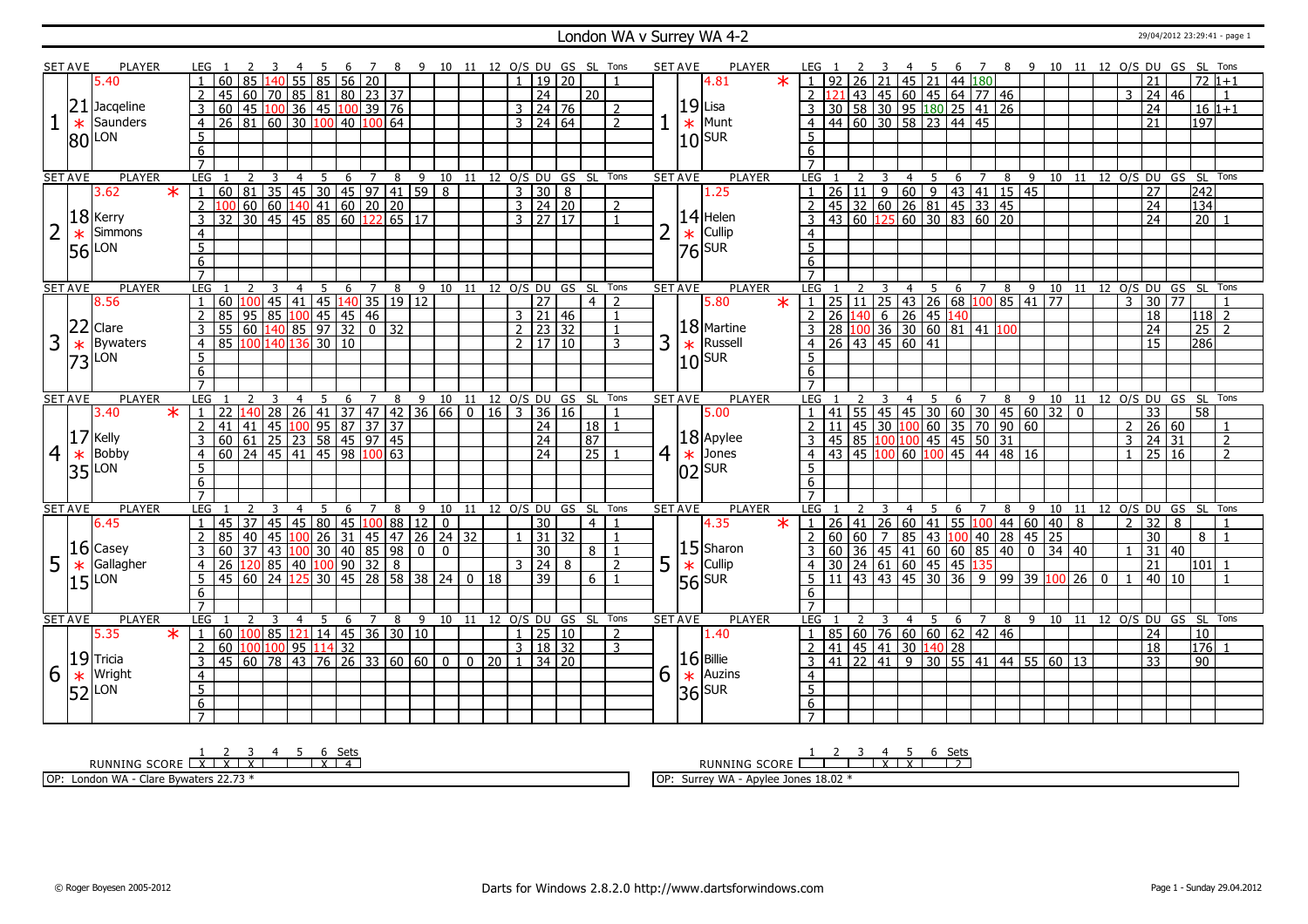### London WA

# Surrey WA

| <b>IPLAYER</b>        |  | W/L IWONILOST | AVE   |                | TAVE IPOINTS IDARTS ITON ITON+1180 ITONS IPLAYER |                 |    |       |                       | W/L WON LOST |    | AVE   |      | TAVE POINTS DARTS TON TON+ 180 TONS |      |              |     |                |          |
|-----------------------|--|---------------|-------|----------------|--------------------------------------------------|-----------------|----|-------|-----------------------|--------------|----|-------|------|-------------------------------------|------|--------------|-----|----------------|----------|
| Jacgeline Saunders    |  |               | 21.80 | 5.40           | 1984                                             | 91 <sub>1</sub> |    |       | 5+0 Lisa Munt         |              |    | 19.10 | 4.81 | 1719                                | 90   |              | 0 I |                | $3+2$    |
| <b>Kerry Simmons</b>  |  |               | 18.56 | 3.62           | 1503                                             | 81              |    |       | 3+0 Helen Cullip      |              |    | 14.76 | .25  | 1107                                | 75 I |              |     | 010            | $1+0$    |
| <b>Clare Bywaters</b> |  |               |       | $8.56^{\circ}$ | 2000                                             | 88              |    |       | 7+0   Martine Russell |              |    | 18.10 | 5.80 | 1575                                | 87   |              |     |                | $5 + 0$  |
| <b>Kelly Bobby</b>    |  |               | 17.35 | 3.40           | 1874                                             | 108             |    |       | 3+0   Apylee Jones    |              |    | 18.02 | 5.00 | 1946                                | 108  |              |     |                | $5 + 0$  |
| Casey Gallagher       |  |               | 16.15 | 6.45           | 2487                                             | 154'            |    |       | 6+0 Sharon Cullip     |              |    | 15.56 | 4.35 | 2396                                | 154  |              |     | 0 <sub>0</sub> | $4 + 0$  |
| Tricia Wright         |  |               | 19.52 | 5.35           | 1503                                             | 77 I            |    |       | 5+0 Billie Auzins     |              |    | 16.36 | .40  | 1227                                | 75   |              |     |                | $1+0$    |
| <b>TOTALS</b>         |  |               | 18.95 |                | 11351                                            | 599 l           | 23 | 6 I O | 129+01TOTALS          |              | 15 | 16.93 |      | 9970                                | 589  | $14^{\circ}$ |     |                | $19 + 2$ |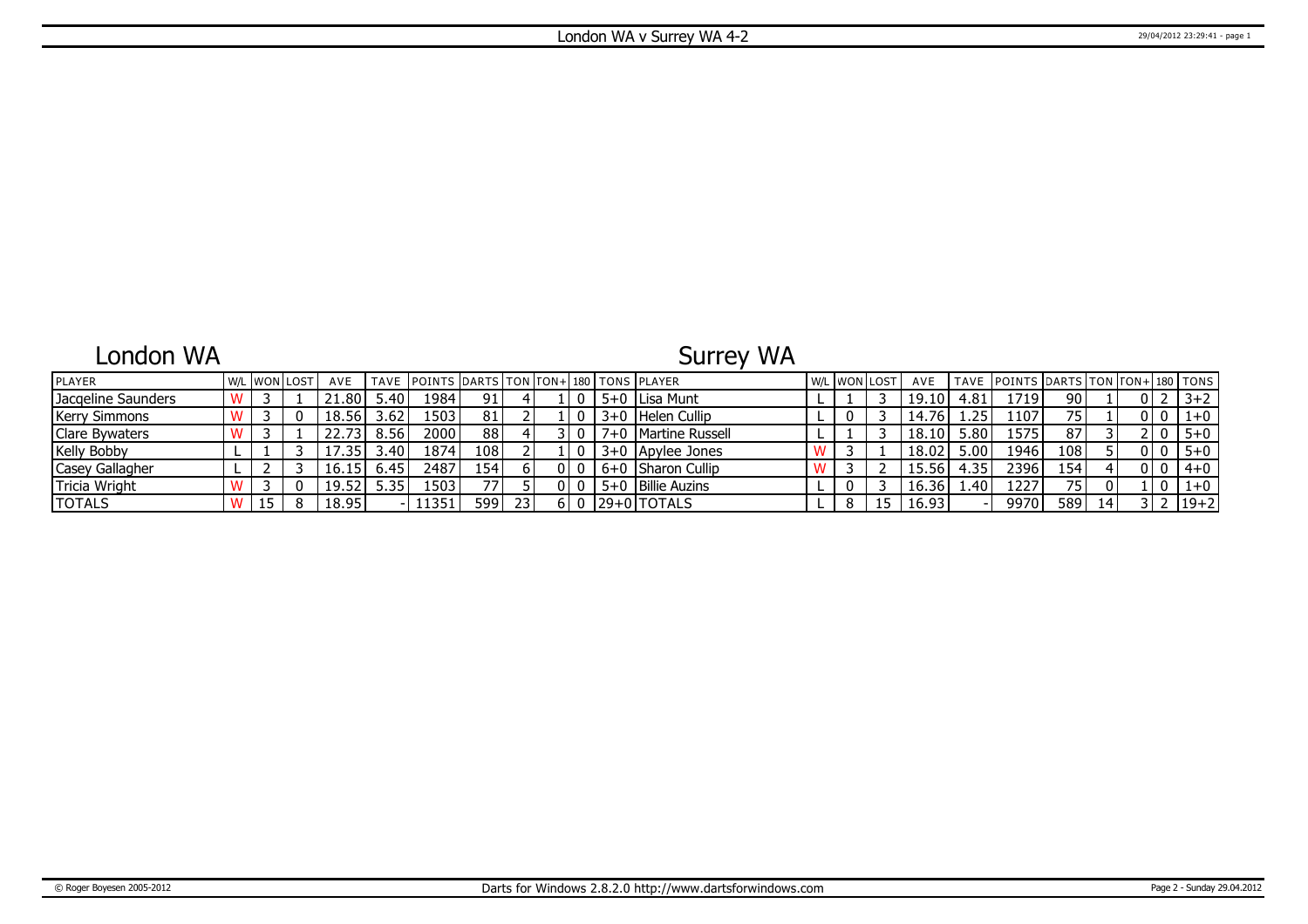#### London MB v Surrey MB 3-9 29/04/2012 23:29:12 - page 1

|                | <b>SET AVE</b> | <b>PLAYER</b>       | LEG                 |                                                                        |                                      |                 | -5                | -6<br>$\overline{7}$ |                                    | 8 9 10 11 12 O/S DU GS SL Tons |       |    |             |                            |                            |                 |                     | <b>SET AVE</b> |                | PLAYER                |         |                     |                  |   | 45             |                                                    | 6       |                |                                               |                                            | 7 8 9 10 11 12 O/S DU GS SL Tons |  |                |                                               |                       |    |                      |                     |
|----------------|----------------|---------------------|---------------------|------------------------------------------------------------------------|--------------------------------------|-----------------|-------------------|----------------------|------------------------------------|--------------------------------|-------|----|-------------|----------------------------|----------------------------|-----------------|---------------------|----------------|----------------|-----------------------|---------|---------------------|------------------|---|----------------|----------------------------------------------------|---------|----------------|-----------------------------------------------|--------------------------------------------|----------------------------------|--|----------------|-----------------------------------------------|-----------------------|----|----------------------|---------------------|
|                |                | 6.65                |                     | 96                                                                     | 39<br>9                              | $\overline{84}$ |                   |                      |                                    |                                |       |    |             | 15                         |                            | 1731            |                     |                |                | 9.45                  | $\star$ |                     | 60 <sub>1</sub>  |   |                | 137 45 95 128 36                                   |         |                |                                               |                                            |                                  |  | $\overline{2}$ | l 17 l                                        | 36                    |    |                      |                     |
|                |                |                     |                     |                                                                        | 96   55   60   40   32   16          |                 |                   |                      |                                    |                                |       |    |             | $2 \mid 23 \mid 16$        |                            |                 |                     |                |                |                       |         |                     |                  |   |                | 60   80   43   60   140   80   0                   |         |                |                                               |                                            |                                  |  |                | 21                                            |                       |    | 38<br>$\overline{1}$ |                     |
|                |                | $22$ John           |                     |                                                                        |                                      |                 |                   |                      |                                    |                                |       |    |             |                            |                            |                 | $\overline{z}$      |                |                | $24$ Ben              |         |                     |                  |   |                |                                                    |         |                |                                               |                                            |                                  |  |                |                                               |                       |    |                      |                     |
|                |                | Nelson              |                     | 81                                                                     | 100 100 57 54                        |                 |                   |                      |                                    |                                |       |    |             | $\overline{18}$            |                            | 32              |                     |                |                | Burton                |         |                     |                  |   |                | 60 40 100 100 100                                  | 38   63 |                |                                               |                                            |                                  |  |                |                                               | 20 63                 |    |                      | 3                   |
|                | $\ast$         |                     | 4                   |                                                                        | 70 60 56 43 68 56 8                  |                 |                   |                      |                                    |                                |       |    |             | 3   24                     | 8                          |                 |                     |                | $\ast$         |                       |         | $\overline{4}$      |                  |   |                | 60 140 60 100 78 57                                |         | $\bf{0}$       |                                               |                                            |                                  |  |                | 21                                            |                       |    | 6                    | $\overline{2}$      |
|                |                | 38 LON              | -5                  | 60 85 58 100 43 77 38                                                  |                                      |                 |                   |                      |                                    |                                |       |    |             | $\overline{21}$            |                            | 40 <sup>1</sup> |                     |                |                | $ 13 $ <sub>SUR</sub> |         | 5                   |                  |   |                | 45 41 41 95 60 85 94 40                            |         |                |                                               |                                            |                                  |  | $\overline{2}$ | 23 40                                         |                       |    |                      |                     |
|                |                |                     | 6                   |                                                                        |                                      |                 |                   |                      |                                    |                                |       |    |             |                            |                            |                 |                     |                |                |                       |         | 6                   |                  |   |                |                                                    |         |                |                                               |                                            |                                  |  |                |                                               |                       |    |                      |                     |
|                |                |                     | $\overline{7}$      |                                                                        |                                      |                 |                   |                      |                                    |                                |       |    |             |                            |                            |                 |                     |                |                |                       |         | $\overline{7}$      |                  |   |                |                                                    |         |                |                                               |                                            |                                  |  |                |                                               |                       |    |                      |                     |
|                | <b>SET AVE</b> | <b>PLAYER</b>       | LEG                 |                                                                        | 3<br>$\overline{4}$                  |                 | 5                 | 6<br>$7\overline{ }$ | 8                                  | 9                              | 10    | 11 |             |                            | 12 O/S DU GS SL Tons       |                 |                     | <b>SET AVE</b> |                | <b>PLAYER</b>         |         | <b>LEG</b>          |                  |   | 4              | 5                                                  | 6       | $\overline{7}$ | 8                                             | $9 \overline{10}$                          |                                  |  |                | 11 12 0/S DU GS SL Tons                       |                       |    |                      |                     |
|                |                | 4.80<br>$\ast$      | $\cdot$ j $\cdot$   |                                                                        |                                      |                 |                   |                      |                                    |                                |       |    |             | 3   21   81                |                            |                 | $\overline{1}$      |                |                | 6.79                  |         | $\overline{1}$      |                  |   |                | 45 45 85 96 85 105                                 |         |                |                                               |                                            |                                  |  |                | 18                                            |                       |    | 40                   |                     |
|                |                |                     | 2                   |                                                                        |                                      |                 |                   |                      |                                    |                                |       |    |             | 15                         |                            | 233             |                     |                |                |                       |         |                     | 100              |   |                | <mark>134</mark> 35 <mark>100</mark> 92 40         |         |                |                                               |                                            |                                  |  | $\mathcal{L}$  |                                               | 17 40                 |    |                      | 3                   |
|                |                | $23$ Paul           | $\overline{3}$      |                                                                        |                                      |                 |                   |                      |                                    |                                |       |    |             | $2 \mid 23 \mid 35$        |                            |                 | $\mathbf{1}$        |                |                |                       |         |                     |                  |   |                | 60  44   60   97   140   29   0                    |         |                |                                               |                                            |                                  |  |                | 21                                            |                       | 71 |                      |                     |
| 2              | $\ast$         | Killington          | $\overline{4}$      | 45 140 85 91 40                                                        |                                      |                 |                   |                      |                                    |                                |       |    |             | 3   18   40                |                            |                 | $\mathcal{L}$       | $\overline{2}$ | $\frac{24}{*}$ | Kirk<br>De<br>Ruyter  |         | $\overline{4}$      |                  |   |                | 81 85 85 22 44 100                                 |         |                |                                               |                                            |                                  |  |                | $\overline{18}$                               |                       |    | 84                   |                     |
|                |                | $ 00 $ LON          | $5\overline{)}$     |                                                                        |                                      |                 |                   |                      |                                    |                                |       |    |             |                            |                            |                 |                     |                |                | $45$ sur              |         | $\overline{5}$      |                  |   |                |                                                    |         |                |                                               |                                            |                                  |  |                |                                               |                       |    |                      |                     |
|                |                |                     | $\overline{6}$      |                                                                        |                                      |                 |                   |                      |                                    |                                |       |    |             |                            |                            |                 |                     |                |                |                       |         | 6                   |                  |   |                |                                                    |         |                |                                               |                                            |                                  |  |                |                                               |                       |    |                      |                     |
|                |                |                     | $\overline{7}$      |                                                                        |                                      |                 |                   |                      |                                    |                                |       |    |             |                            |                            |                 |                     |                |                |                       |         | $\overline{7}$      |                  |   |                |                                                    |         |                |                                               |                                            |                                  |  |                |                                               |                       |    |                      |                     |
|                | <b>SET AVE</b> | <b>PLAYER</b>       | LEG                 |                                                                        | $\overline{4}$                       |                 | - 5               |                      | 6 7 8 9 10 11 12 0/S DU GS SL Tons |                                |       |    |             |                            |                            |                 |                     | <b>SET AVE</b> |                | <b>PLAYER</b>         |         | LEG                 |                  |   |                | 4 5                                                |         |                | 6 7 8 9                                       |                                            | 10 11 12 0/S DU GS SL            |  |                |                                               |                       |    |                      | Tons                |
|                |                | 10.42               |                     | 41                                                                     | 60 26 140 38 96 43 34 16             |                 |                   |                      |                                    |                                |       |    |             | 3   30   16                |                            |                 |                     |                |                | 10.92                 | $\ast$  |                     |                  |   |                |                                                    |         |                | 50 100 55 100 29 36 91 30 8                   |                                            | $\overline{0}$                   |  |                | 30                                            |                       |    |                      |                     |
|                |                |                     |                     |                                                                        | 42 140 138                           |                 |                   |                      |                                    |                                |       |    |             | $\overline{15}$            |                            | 40              | $\overline{3}$      |                |                |                       |         | 2                   | 180 81 95 105 40 |   |                |                                                    |         |                |                                               |                                            |                                  |  |                |                                               | $\overline{13}$ 40    |    |                      | $\sqrt{2+1}$        |
|                | 21             | Steve               | 3                   | 58                                                                     | 59   85   100   19                   |                 |                   |                      |                                    |                                |       |    |             | 18                         |                            | $\overline{80}$ | $\overline{2}$      |                |                | $ 25 $ Tony           |         |                     |                  |   |                | 55 100 75 41 95 95 40                              |         |                |                                               |                                            |                                  |  |                |                                               | 19 40                 |    |                      | -1                  |
| 3              | $\ast$         | Ferguson            | $\overline{4}$      | 124 100 64 95 52 20<br>46                                              |                                      |                 |                   |                      |                                    |                                |       |    |             | $2 \ 20 \ 20$              |                            |                 | $\overline{2}$      | 3              |                | $\star$ Hammond       |         | $\overline{4}$      |                  |   |                | 30 45 60 140 56 105                                |         |                |                                               |                                            |                                  |  |                | $\overline{18}$                               |                       |    | $65$   2             |                     |
|                |                | $96$ <sup>LON</sup> | 5                   | 45 41 24 58 100                                                        |                                      |                 |                   |                      |                                    |                                |       |    |             | 15 <sub>1</sub>            |                            | 2331            |                     |                |                | $ 13 $ <sub>SUR</sub> |         | 5                   |                  |   |                | 83 137 125 60 36 60                                |         |                |                                               |                                            |                                  |  | $\overline{2}$ |                                               | $17 60$               |    |                      | $\mathcal{L}$       |
|                |                |                     | 6                   |                                                                        |                                      |                 |                   |                      |                                    |                                |       |    |             |                            |                            |                 |                     |                |                |                       |         | 6                   |                  |   |                |                                                    |         |                |                                               |                                            |                                  |  |                |                                               |                       |    |                      |                     |
|                |                |                     | $\overline{7}$      |                                                                        |                                      |                 |                   |                      |                                    |                                |       |    |             |                            |                            |                 |                     |                |                |                       |         | $\overline{7}$      |                  |   |                |                                                    |         |                |                                               |                                            |                                  |  |                |                                               |                       |    |                      |                     |
|                | <b>SET AVE</b> | <b>PLAYER</b>       |                     |                                                                        |                                      |                 | -5                |                      |                                    |                                |       |    |             |                            |                            |                 |                     |                |                |                       |         |                     |                  |   |                |                                                    |         |                |                                               |                                            |                                  |  |                |                                               | 10 11 12 0/S DU GS SL |    |                      | Tons                |
|                |                |                     | LEG                 |                                                                        | 3<br>4                               |                 |                   | 6                    | 8                                  | $\overline{9}$                 |       |    |             | 10 11 12 O/S DU GS SL Tons |                            |                 |                     |                | <b>SET AVE</b> | <b>PLAYER</b>         |         | <b>LEG</b>          |                  |   | $\overline{4}$ | 5                                                  | 6       | 7              | 8                                             | -9                                         |                                  |  |                |                                               |                       |    |                      |                     |
|                |                | 5.00<br>$\star$     | $\mathbf{1}$        |                                                                        |                                      |                 |                   | $\overline{Z}$       |                                    |                                |       |    |             | $3 \mid 27 \mid 69$        |                            |                 |                     |                |                | 8.50                  |         |                     |                  |   |                | 99   93   54   59   140   46   0                   |         |                | 6                                             |                                            |                                  |  |                | 24                                            |                       |    | $\overline{4}$       |                     |
|                |                |                     | 2                   | $\frac{45}{38}$ 30 30 30 85 100 63 41 69                               |                                      |                 |                   |                      |                                    |                                |       |    |             | 21                         |                            | 80 <sup>1</sup> | $\overline{2}$      |                |                |                       |         | $\overline{z}$      |                  |   |                |                                                    |         |                | $\overline{4}$                                |                                            |                                  |  |                | 22                                            | $\overline{4}$        |    |                      | $\overline{2}$      |
|                |                | 20 Wayne            | $\overline{3}$      |                                                                        |                                      |                 |                   |                      |                                    |                                |       |    |             | $\overline{21}$            |                            | 56              |                     |                |                | $ 22 $ Robin          |         | 3                   |                  |   |                | 44 45 140 59 43 100 66                             |         |                |                                               |                                            |                                  |  | $\overline{1}$ |                                               | 19 32                 |    |                      | $2 + 1$             |
|                | $\ast$         | Livett              | $\overline{4}$      |                                                                        |                                      |                 |                   |                      |                                    |                                |       |    |             | 21                         |                            | 48   1          |                     |                |                |                       |         | $\overline{4}$      |                  |   |                | 45 100 42 59 170 53 32<br>31 28 70 100 96 100 72 4 |         |                |                                               |                                            |                                  |  | $\mathbf{1}$   | $\overline{2}$                                | $\overline{4}$        |    |                      | $\overline{2}$      |
| $\overline{4}$ |                |                     | 5                   | 100 60 36 45 45 9 60<br>100 60 36 45 45 99 60<br>60 100 41 41 70 77 64 |                                      |                 |                   |                      |                                    |                                |       |    |             |                            |                            |                 |                     | $\overline{4}$ |                | $\star$ Hathaway      |         | 5                   |                  |   |                |                                                    |         |                |                                               |                                            |                                  |  |                |                                               |                       |    |                      |                     |
|                |                | $ 22 $ LON          | $6\overline{6}$     |                                                                        |                                      |                 |                   |                      |                                    |                                |       |    |             |                            |                            |                 |                     |                |                | $ 99 $ SUR            |         | 6                   |                  |   |                |                                                    |         |                |                                               |                                            |                                  |  |                |                                               |                       |    |                      |                     |
|                |                |                     |                     |                                                                        |                                      |                 |                   |                      |                                    |                                |       |    |             |                            |                            |                 |                     |                |                |                       |         |                     |                  |   |                |                                                    |         |                |                                               |                                            |                                  |  |                |                                               |                       |    |                      |                     |
|                | <b>SET AVE</b> | <b>PLAYER</b>       | LEG                 |                                                                        | 3<br>$\overline{4}$                  |                 | 5                 | 6<br>$7^{\circ}$     | 8                                  | 9                              |       |    |             |                            | 10 11 12 O/S DU GS SL Tons |                 |                     | <b>SET AVE</b> |                | <b>PLAYER</b>         |         | <b>LEG</b>          |                  | 3 |                | 4 5                                                |         | 6 7            | 8                                             | - 9                                        | 10 11 12 O/S DU GS SL Tons       |  |                |                                               |                       |    |                      |                     |
|                |                | 10.30               |                     | 43<br>95                                                               | 43                                   |                 | 45 60 85 105      |                      | $\overline{17}$                    | 8                              |       |    | $1 \mid 25$ |                            | 8                          |                 |                     |                |                | 5.20                  |         |                     |                  |   |                |                                                    |         |                | 43 60 60 43 26 60 59 28 29                    |                                            |                                  |  |                | 27                                            |                       | 93 |                      |                     |
|                |                |                     |                     |                                                                        |                                      |                 | 59   60   42   40 |                      |                                    |                                |       |    |             | $2 \mid 20 \mid 40$        |                            |                 | 3                   |                |                |                       |         |                     | 41               |   |                | 100 100 39 43 80                                   |         |                |                                               |                                            |                                  |  |                | 18                                            |                       |    | $98$   2             |                     |
|                |                | Gene                | 3                   |                                                                        |                                      |                 |                   |                      |                                    |                                |       |    |             | 18                         |                            | 136 1           |                     |                |                |                       |         |                     |                  |   |                | 39 81 140 60 80 77 24                              |         |                |                                               |                                            |                                  |  | $\mathbf{1}$   |                                               | $19$ 24               |    |                      | $\mathbf{1}$        |
|                | 21             | Hill                | $\overline{4}$      | 125                                                                    | $41 \mid 54 \mid 21 \mid 83 \mid 66$ |                 |                   |                      |                                    |                                |       |    |             |                            |                            |                 | $\overline{2}$      |                |                | $ 21 $ Ryan           |         | $\overline{4}$      |                  |   |                |                                                    |         |                |                                               |                                            |                                  |  | $\mathbf{1}$   |                                               |                       |    |                      | $1+1$               |
| 5              | $\ast$         |                     | -5                  |                                                                        | $141$ 100 80 50 10 0                 |                 |                   |                      |                                    |                                |       |    |             | 24<br>21                   |                            | 10<br>$101$ 3   |                     | 5              |                | $\star$ Hitchens      |         | .5                  |                  |   |                | 85 41 180 55 11 64 25 40                           |         |                |                                               |                                            |                                  |  |                | $2 \mid 23 \mid 40$                           | 22   40               |    |                      |                     |
|                |                | $ 75 $ LON          |                     | 85 100 60 100 100 36 10                                                |                                      |                 |                   |                      |                                    |                                |       |    |             |                            |                            |                 |                     |                |                | $ 23 $ <sub>SUR</sub> |         |                     |                  |   |                | 45 60 29 85 60 85 97 40                            |         |                |                                               |                                            |                                  |  |                |                                               |                       |    |                      |                     |
|                |                |                     | 6<br>$\overline{7}$ |                                                                        |                                      |                 |                   |                      |                                    |                                |       |    |             |                            |                            |                 |                     |                |                |                       |         | 6<br>$\overline{7}$ |                  |   |                |                                                    |         |                |                                               |                                            |                                  |  |                |                                               |                       |    |                      |                     |
|                |                | PLAYER              |                     | LEG 1<br>$\mathcal{L}$                                                 | $\overline{4}$<br>-3                 |                 | - 5<br>6          | $7^{\circ}$          | 8                                  | - 9                            | 10 11 |    |             |                            |                            |                 |                     |                |                | <b>PLAYER</b>         |         | LEG                 |                  |   | $\overline{4}$ | 5 <sup>5</sup>                                     | 6       | $\overline{7}$ | 8                                             | -9                                         | 10 11 12 0/S DU GS SL Tons       |  |                |                                               |                       |    |                      |                     |
|                | <b>SET AVE</b> |                     |                     | 100 100                                                                |                                      |                 |                   |                      |                                    |                                |       |    |             |                            | 12 O/S DU GS SL Tons       |                 |                     | <b>SET AVE</b> |                |                       |         | $\mathbf{1}$        |                  |   |                |                                                    |         |                |                                               |                                            |                                  |  |                |                                               |                       |    |                      |                     |
|                |                | 11.40<br>$\ast$     | $\vert 1 \vert$     | 81<br>100                                                              |                                      | 60 100          |                   | 40 20                | 1                                  |                                |       |    |             | 1   19   20                |                            |                 | 3<br>$\overline{3}$ |                |                | 7.05                  |         |                     | 60 60 140<br>140 |   |                | 40 44 30                                           |         |                |                                               |                                            |                                  |  | $\overline{1}$ | 18                                            | 8                     |    | 127 1                |                     |
|                |                |                     | $\overline{2}$      |                                                                        | 140 41 100 80 20 15                  |                 |                   |                      |                                    | 2                              |       |    |             | $\overline{27}$            |                            | 2 <sup>1</sup>  | 3                   |                |                |                       |         |                     |                  |   |                |                                                    |         |                |                                               | $30   43   95   85   43   25   32   0   8$ |                                  |  |                | 28                                            |                       |    |                      |                     |
|                |                | $ 20 $ Alan         | $\overline{3}$      | 60   100   100   100   42<br>59                                        |                                      |                 |                   | $ 40\rangle$         |                                    |                                |       |    |             | $3 \mid 21 \mid 40$        |                            |                 | $\overline{1}$      |                |                | $ 19 $ Peter          |         |                     |                  |   |                | 81   60   70   40   60   60                        |         |                |                                               |                                            |                                  |  |                | $\overline{18}$                               |                       |    | 130                  |                     |
| 6              | $\ast$         | Hardy               | $\overline{4}$      | 59 100 81 80 55 44 0<br>41                                             |                                      |                 |                   |                      |                                    |                                |       |    |             | $\overline{24}$            |                            | 41              |                     | 6              | $\ast$         | Arnold                |         | $\overline{4}$      |                  |   |                |                                                    |         |                | 125 45 100 60 60 41 50 10 10                  |                                            |                                  |  |                |                                               |                       |    |                      | 2<br>$\overline{2}$ |
|                | 66             | LON                 | 5                   | 43 26 43 46 60 100 60 82 17                                            |                                      |                 |                   |                      |                                    |                                |       |    |             | $\overline{27}$            |                            | $\overline{24}$ |                     |                |                | 55 SUR                |         |                     |                  |   |                |                                                    |         |                | $60   60   55   100   30   60   100   0   36$ |                                            |                                  |  |                | $\frac{1}{2}$ $\frac{25}{26}$ $\frac{10}{36}$ |                       |    |                      |                     |
|                |                |                     | 6                   |                                                                        |                                      |                 |                   |                      |                                    |                                |       |    |             |                            |                            |                 |                     |                |                |                       |         | 6                   |                  |   |                |                                                    |         |                |                                               |                                            |                                  |  |                |                                               |                       |    |                      |                     |

RUNNING SCORE <u>| X | | | | | | |</u><br>RUNNING SCORE <u>| X | | | | | |</u>

RUNNING SCORE <u>| X | X | X | X | X | X | 5</u><br>| Sets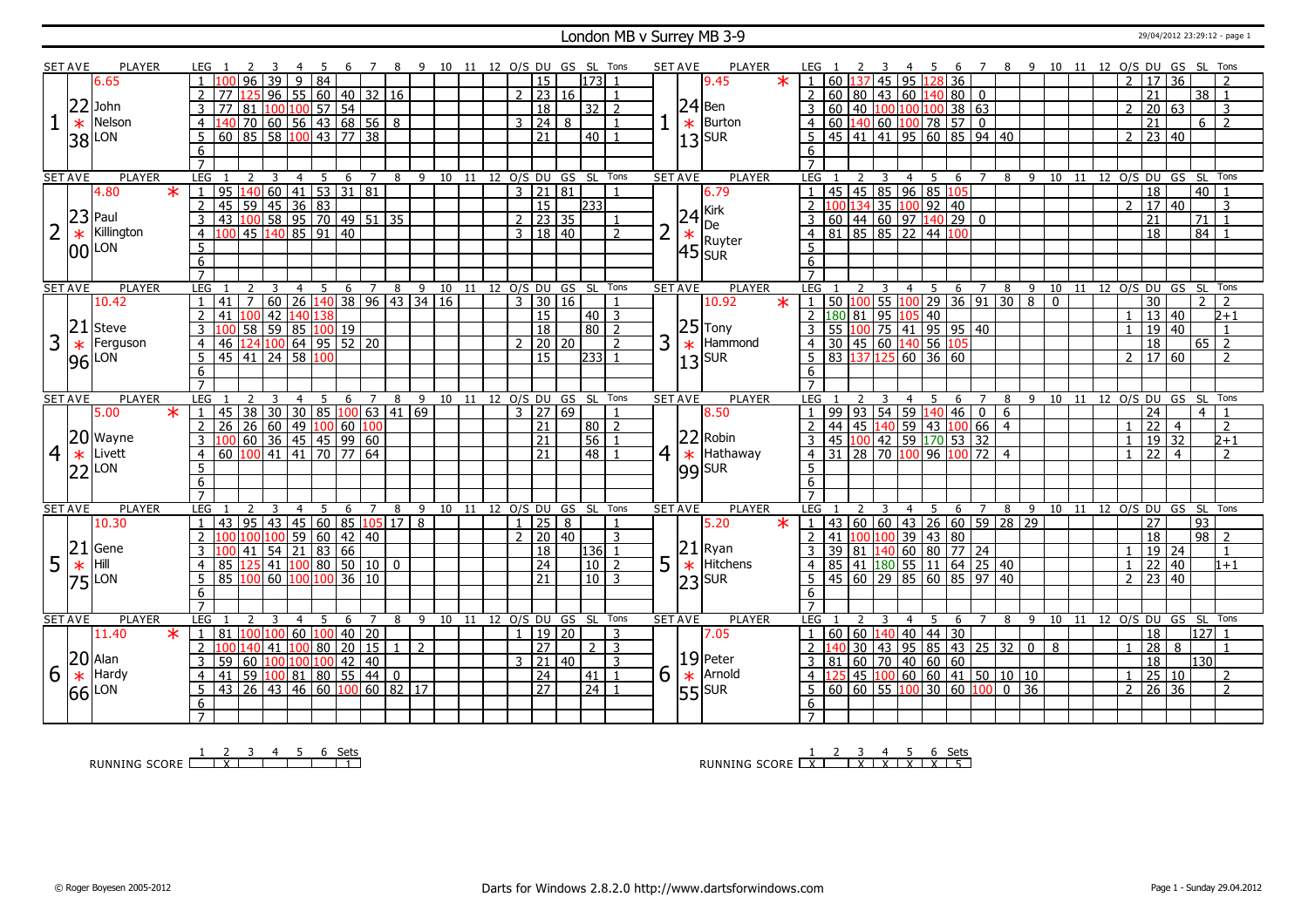#### London MB v Surrey MB 3-9 29/04/2012 23:29:12 - page 2

|          | <b>SET AVE</b> | <b>PLAYER</b>                   | LEG 1                             |                                                                                             |                                      |                | - 6                                        |          | $\overline{7}$ | 89 |                                    |    |    |                | 10 11 12 0/S DU GS SL Tons     |                 |                      |                         |                | <b>SET AVE</b> | PLAYER                     | LEG .                                           |    |               |                         |           | 45             |                               |                                  |                                                   |               |              | 6 7 8 9 10 11 12 O/S DU GS SL Tons     |    |  |                |                 |                 |                 |                      |  |
|----------|----------------|---------------------------------|-----------------------------------|---------------------------------------------------------------------------------------------|--------------------------------------|----------------|--------------------------------------------|----------|----------------|----|------------------------------------|----|----|----------------|--------------------------------|-----------------|----------------------|-------------------------|----------------|----------------|----------------------------|-------------------------------------------------|----|---------------|-------------------------|-----------|----------------|-------------------------------|----------------------------------|---------------------------------------------------|---------------|--------------|----------------------------------------|----|--|----------------|-----------------|-----------------|-----------------|----------------------|--|
|          |                | 7.19                            | 60                                |                                                                                             | 140 60 43 58 40                      |                |                                            |          |                |    |                                    |    |    | $\overline{2}$ | 20                             | $\overline{40}$ |                      | 2                       |                |                | $\ast$<br>4.00             |                                                 |    |               |                         |           |                |                               |                                  | 60   100   35   60   100   90   36                |               |              |                                        |    |  |                | 21              |                 | $\overline{20}$ |                      |  |
|          |                |                                 | $\mathcal{P}$                     | $\frac{100}{139}$ 41 55 60 81 25                                                            |                                      |                |                                            |          |                |    |                                    |    |    |                | $3 \mid 21 \mid 25$            |                 |                      | $\overline{2}$          |                |                |                            |                                                 |    |               |                         |           |                |                               | 2 100 40 60 40 46 99             |                                                   |               |              |                                        |    |  |                | 18              |                 | $116$ 1         |                      |  |
|          |                | $24$ Graham                     | 60<br>3                           | $140$ 60 $100$ 60 56 25                                                                     |                                      |                |                                            |          |                |    |                                    |    |    |                | $\overline{2}$   20   25       |                 |                      | $\overline{2}$          |                |                | $22$ Jason                 | 3 1                                             |    |               |                         |           |                |                               |                                  | $100$ 41 43 81 41 97 96                           |               |              |                                        |    |  |                | 21              |                 | $\overline{2}$  |                      |  |
|          | $\ast$         | Rackstraw                       | $\overline{4}$                    |                                                                                             |                                      |                |                                            |          |                |    |                                    |    |    |                |                                |                 |                      |                         |                | $\ast$         | Kelly                      | $\overline{4}$                                  |    |               |                         |           |                |                               |                                  |                                                   |               |              |                                        |    |  |                |                 |                 |                 |                      |  |
|          |                |                                 | $\overline{5}$                    |                                                                                             |                                      |                |                                            |          |                |    |                                    |    |    |                |                                |                 |                      |                         |                |                |                            | $\overline{5}$                                  |    |               |                         |           |                |                               |                                  |                                                   |               |              |                                        |    |  |                |                 |                 |                 |                      |  |
|          |                | $64$ <sup>LON</sup>             | $\overline{6}$                    |                                                                                             |                                      |                |                                            |          |                |    |                                    |    |    |                |                                |                 |                      |                         |                |                | $ 75 $ sur                 |                                                 |    |               |                         |           |                |                               |                                  |                                                   |               |              |                                        |    |  |                |                 |                 |                 |                      |  |
|          |                |                                 | $\overline{7}$                    |                                                                                             |                                      |                |                                            |          |                |    |                                    |    |    |                |                                |                 |                      |                         |                |                |                            | 6<br>$\overline{7}$                             |    |               |                         |           |                |                               |                                  |                                                   |               |              |                                        |    |  |                |                 |                 |                 |                      |  |
|          |                | <b>PLAYER</b>                   |                                   |                                                                                             |                                      |                |                                            |          |                |    |                                    |    |    |                |                                |                 |                      |                         |                |                | <b>PLAYER</b>              |                                                 |    |               |                         |           |                |                               |                                  |                                                   |               |              |                                        |    |  |                |                 |                 |                 |                      |  |
|          | <b>SET AVE</b> | $\ast$                          | LEG<br>40<br>$\mathbf{1}$         | <sup>2</sup><br>$140$ 85 $100$ 96 40                                                        | 3                                    | $\overline{4}$ | 5                                          |          |                |    | 6 7 8 9 10 11 12 0/S DU GS SL Tons |    |    | $\mathbf{1}$   | 16 40                          |                 |                      | $\overline{2}$          |                | <b>SET AVE</b> |                            | LEG <sub>1</sub><br>1   60   60   55   68   100 |    | <sup>2</sup>  | $\overline{\mathbf{3}}$ |           |                |                               |                                  |                                                   |               |              | 4 5 6 7 8 9 10 11 12 O/S DU GS SL Tons |    |  |                | $\overline{15}$ |                 | 158 1           |                      |  |
|          |                | 10.81                           |                                   |                                                                                             |                                      |                |                                            |          |                |    |                                    |    |    |                |                                |                 |                      |                         |                |                | 14.02                      |                                                 |    |               |                         |           |                |                               |                                  |                                                   |               |              |                                        |    |  |                |                 |                 |                 |                      |  |
|          | $23$ Lee       |                                 | $\overline{2}$<br>140             | 140 60                                                                                      |                                      | 100            | 22  101   10   12                          |          |                |    |                                    |    |    |                | $\overline{24}$                |                 | $16$ 3               |                         |                |                |                            |                                                 |    |               |                         |           |                |                               |                                  | $2\left 125\right 100\left 100\right 100$ 40 18 9 |               | $0$ 9        |                                        |    |  | 3              | $\overline{27}$ | 9               |                 | $\overline{4}$       |  |
|          |                |                                 |                                   |                                                                                             | 95   60   48   33   43   22          |                |                                            |          |                |    |                                    |    |    |                | 23 22                          |                 |                      | $\overline{z}$          |                |                | $22$ Neville<br>$*$ Wright |                                                 |    |               |                         |           |                | 95 45 45 55                   |                                  | 112 33                                            |               |              |                                        |    |  |                | 21              |                 | $\overline{16}$ | $\overline{z}$       |  |
| 8        | $\ast$         | Cocks                           | 4                                 | 100 77 60 55 39 41                                                                          |                                      |                |                                            |          |                |    |                                    |    |    |                | $\overline{18}$                |                 | 129                  | $\overline{1}$          | 8              |                |                            |                                                 |    |               |                         |           |                |                               | 4 60 100 100 85 140 14 2         |                                                   |               |              |                                        |    |  | $\overline{2}$ | 20              |                 |                 | 3                    |  |
|          |                | $ 37 $ LON                      | $5^{\circ}$                       | $\frac{100}{100}$ 100 42 83 60 60 56                                                        |                                      |                |                                            |          |                |    |                                    |    |    |                | $2 \mid 20 \mid 56$            |                 |                      | $\overline{2}$          |                |                | $76$ <sup>SUR</sup>        | .5                                              |    |               |                         |           |                |                               | 10010012595532117                |                                                   |               |              |                                        |    |  |                | 18              |                 | $32 \mid 3$     |                      |  |
|          |                |                                 | 6                                 |                                                                                             |                                      |                |                                            |          |                |    |                                    |    |    |                |                                |                 |                      |                         |                |                |                            | 6                                               |    |               |                         |           |                |                               |                                  |                                                   |               |              |                                        |    |  |                |                 |                 |                 |                      |  |
|          |                |                                 | $\overline{7}$                    |                                                                                             |                                      |                |                                            |          |                |    |                                    |    |    |                |                                |                 |                      |                         |                |                |                            | $\overline{7}$                                  |    |               |                         |           |                |                               |                                  |                                                   |               |              |                                        |    |  |                |                 |                 |                 |                      |  |
|          | <b>SET AVE</b> | <b>PLAYER</b>                   | LEG                               |                                                                                             |                                      | $\overline{4}$ | 5                                          | 6        | $\overline{7}$ | 8  |                                    |    |    |                | 9 10 11 12 O/S DU GS SL Tons   |                 |                      |                         |                | <b>SET AVE</b> | <b>PLAYER</b>              | <b>LEG</b>                                      |    |               |                         |           |                | 4 5                           |                                  | 6 7                                               |               |              | 8 9 10 11 12 0/S DU GS SL Tons         |    |  |                |                 |                 |                 |                      |  |
|          |                | 6.78                            | 81<br>$\mathbf{1}$                | 22 95 24 100 121 58                                                                         |                                      |                |                                            |          |                |    |                                    |    |    |                | $3 \mid 21 \mid 58$            |                 |                      | $\overline{2}$          |                |                | 6.20<br>$\ast$             |                                                 |    |               |                         |           |                |                               |                                  | 1   40   23   22   100   43   97   55             |               |              |                                        |    |  |                | 21              |                 | $121$ 1         |                      |  |
|          |                |                                 | $\overline{2}$<br>41              | 66   60                                                                                     |                                      | 60 60          |                                            | 134   40 |                |    |                                    |    |    |                | 21                             |                 | 40 <sub>1</sub>      | $\overline{\mathbf{1}}$ |                |                |                            | 2                                               |    |               |                         |           |                |                               |                                  | 55 57 100 66 140 50 33                            |               |              |                                        |    |  | 2              | 20              | 33              |                 | 2                    |  |
|          |                | $ 21 $ Stephen                  | 3                                 | $96 \ 60 \ 83 \ 98 \ 81$                                                                    |                                      |                |                                            |          |                |    |                                    |    |    |                | <sup>15</sup>                  |                 | $\sqrt{83}$          |                         |                |                | 22 Brandonn                |                                                 |    |               |                         |           |                |                               | 3 57 180 39 58 83 84             |                                                   |               |              |                                        |    |  | 2              | $\sqrt{17/84}$  |                 |                 | $1 + 1$              |  |
| 9        | $\ast$         | McHale                          | $\overline{4}$                    | $\overline{24}$<br>123                                                                      | 100                                  |                | 18 50 19 27                                |          |                |    | $\Omega$                           |    |    |                | 27                             |                 | 40 3                 |                         | 9              | $\ast$         | Monk                       | 4 100                                           |    |               |                         |           |                |                               |                                  | 60 60 39 56 30 60 38 58                           |               |              |                                        |    |  | $\mathbf{3}$   | $\sqrt{27}$ 58  |                 |                 | $\overline{1}$       |  |
|          |                | $92$ LON                        | $5\overline{)}$                   |                                                                                             |                                      |                |                                            |          |                |    |                                    |    |    |                |                                |                 |                      |                         |                |                | $15$ <sup>SUR</sup>        | 5                                               |    |               |                         |           |                |                               |                                  |                                                   |               |              |                                        |    |  |                |                 |                 |                 |                      |  |
|          |                |                                 | 6                                 |                                                                                             |                                      |                |                                            |          |                |    |                                    |    |    |                |                                |                 |                      |                         |                |                |                            | 6                                               |    |               |                         |           |                |                               |                                  |                                                   |               |              |                                        |    |  |                |                 |                 |                 |                      |  |
|          |                |                                 | $\overline{7}$                    |                                                                                             |                                      |                |                                            |          |                |    |                                    |    |    |                |                                |                 |                      |                         |                |                |                            | $\overline{7}$                                  |    |               |                         |           |                |                               |                                  |                                                   |               |              |                                        |    |  |                |                 |                 |                 |                      |  |
|          | <b>SET AVE</b> | <b>PLAYER</b>                   | LEG                               |                                                                                             | $\overline{4}$                       |                | 5                                          | 6        | 7              |    |                                    |    |    |                | 8 9 10 11 12 0/S DU GS SL Tons |                 |                      |                         |                | <b>SET AVE</b> | <b>PLAYER</b>              | LEG                                             |    |               |                         |           | $\overline{4}$ | 5                             | 6                                | $\overline{7}$                                    |               |              | 8 9 10 11 12 O/S DU GS SL Tons         |    |  |                |                 |                 |                 |                      |  |
|          |                |                                 |                                   |                                                                                             |                                      |                |                                            |          |                |    |                                    |    |    |                |                                |                 |                      |                         |                |                |                            |                                                 |    |               |                         |           |                |                               |                                  |                                                   |               |              |                                        |    |  |                |                 |                 |                 |                      |  |
|          |                | $\ast$<br>6.57                  |                                   | 60   60   28   81                                                                           |                                      |                | $\boxed{60}$ $\boxed{100}$ 52 $\boxed{20}$ |          |                |    |                                    |    |    |                | $\overline{24}$                |                 | 40                   |                         |                |                | 9.19                       |                                                 | 72 |               |                         |           |                |                               | $\overline{0}$                   |                                                   | $58$ 20       |              |                                        |    |  |                | $\overline{22}$ | $\overline{20}$ |                 |                      |  |
|          |                |                                 | $\overline{2}$<br>60              |                                                                                             |                                      |                |                                            |          |                |    |                                    |    |    |                | 3   18   81                    |                 |                      | $1 + 1$                 |                |                |                            | $\overline{2}$                                  |    |               |                         |           |                | 57 100 99 95                  | 83 60 140 55 54 93               |                                                   |               |              |                                        |    |  |                | 18              |                 | $16$   1        |                      |  |
|          | $23$ Rob       |                                 | 3                                 | $\boxed{60}$ $\boxed{180}$ 60 $\boxed{60}$ 81                                               |                                      |                |                                            |          |                |    |                                    |    |    |                | <b>18</b>                      |                 |                      |                         |                |                |                            | 3                                               |    |               |                         |           |                |                               | 44 45 100 125 37 150             |                                                   |               |              |                                        |    |  | $\overline{3}$ |                 |                 |                 | $\overline{3}$       |  |
|          |                |                                 | $\overline{4}$                    | 100 41 60 41 137 56                                                                         |                                      |                |                                            |          |                |    |                                    |    |    |                | 18                             |                 | $66$   2<br>l 40 l 1 |                         |                |                | $25$ Carl                  |                                                 |    |               |                         |           |                |                               |                                  | 4 85 100 100 43 45 104 24                         |               |              |                                        |    |  | $\overline{1}$ | 18 150<br>19 24 |                 |                 | 3                    |  |
|          |                | $ 10 $ $\star$ Edwards          | 5                                 | 85 45 140 65 72 54                                                                          |                                      |                |                                            |          |                |    |                                    |    |    |                |                                |                 |                      |                         |                |                | $10$ $\ast$  Draper        | 5 <sup>5</sup>                                  |    |               |                         |           |                |                               |                                  |                                                   |               |              |                                        |    |  |                |                 |                 |                 |                      |  |
|          |                | $82$ LON                        |                                   |                                                                                             |                                      |                |                                            |          |                |    |                                    |    |    |                |                                |                 |                      |                         |                |                | $ 82 $ <sub>SUR</sub>      | 6                                               |    |               |                         |           |                |                               |                                  |                                                   |               |              |                                        |    |  |                |                 |                 |                 |                      |  |
|          |                |                                 | $6 \overline{}$<br>$\overline{7}$ |                                                                                             |                                      |                |                                            |          |                |    |                                    |    |    |                |                                |                 |                      |                         |                |                |                            | $\overline{7}$                                  |    |               |                         |           |                |                               |                                  |                                                   |               |              |                                        |    |  |                |                 |                 |                 |                      |  |
|          | <b>SET AVE</b> | PLAYER                          | LEG                               | 2                                                                                           | -3<br>$\overline{4}$                 |                | -5                                         | 6        | $\overline{7}$ | 8  | 9 10 11 12 O/S DU GS SL Tons       |    |    |                |                                |                 |                      |                         |                | <b>SET AVE</b> | PLAYER                     | <b>LEG</b>                                      |    |               |                         |           | $\overline{4}$ | - 5                           | 6                                |                                                   |               |              | 7 8 9 10 11 12 O/S DU GS SL Tons       |    |  |                |                 |                 |                 |                      |  |
|          |                | 8.05                            | 80<br>$\mathbf{1}$                |                                                                                             |                                      |                |                                            |          |                |    |                                    |    |    |                |                                |                 |                      |                         |                |                | $\ast$                     | $1\,100$                                        |    |               |                         |           |                |                               |                                  |                                                   |               |              |                                        |    |  |                |                 |                 |                 | 3                    |  |
|          |                |                                 |                                   | 60 70 36 125                                                                                |                                      |                |                                            |          |                |    |                                    |    |    |                | 15                             |                 | 130 1                |                         |                |                | 10.93                      |                                                 |    |               |                         |           |                |                               | 95 100 100 46 60                 |                                                   |               |              |                                        |    |  |                | 2   17   60     |                 |                 |                      |  |
|          |                |                                 | $\overline{2}$<br>30              | $\overline{60}$                                                                             |                                      | 140            | 60 48                                      |          |                |    |                                    |    |    |                | $\overline{18}$                |                 | $63$   2             |                         |                |                |                            | $2 \mid 76$                                     |    |               |                         |           |                |                               | 140 60 100 81 44                 |                                                   |               |              |                                        |    |  | 3              | 18              | 44              |                 | $\overline{2}$       |  |
|          |                | $ 22 $ <sup>Henry</sup><br>Keet | $\overline{3}$<br>45              | $140$ 30 60 80 60 62 24                                                                     |                                      |                |                                            |          |                |    |                                    |    |    |                | $2 \mid 23 \mid 24$            |                 |                      | $\overline{1}$          |                |                | $23$ Keith                 |                                                 |    |               |                         |           |                |                               |                                  | $3   81   60   45   60   125   49   41   0$       |               |              |                                        |    |  |                | $\overline{24}$ |                 | 40              | $\overline{1}$       |  |
| $ 11 $ * |                | Jnr                             | $\overline{4}$                    |                                                                                             | $60 \mid 41 \mid 60 \mid 80 \mid 60$ |                |                                            |          |                |    |                                    |    |    |                | 3   21   60                    |                 |                      | $\overline{2}$          |                | $\sqrt{1}$     | Benson                     |                                                 | 85 |               |                         |           |                | 26 83 42 105                  |                                  |                                                   |               |              |                                        |    |  |                | 18              |                 | 60              | $\overline{2}$       |  |
|          |                | $71$ <sub>LON</sub>             | 5                                 | $41 \overline{)28 \overline{)81 \overline{45}} \overline{60} \overline{)60} \overline{100}$ |                                      |                |                                            |          |                |    |                                    |    |    |                | 21                             |                 | 86 I                 | $\overline{1}$          |                |                | $ 81 $ <sub>SUR</sub>      | 5                                               |    |               |                         |           |                |                               |                                  | 23 100 81 78 77 26 0                              | <sup>16</sup> |              |                                        |    |  | $\overline{3}$ | 24 16           |                 |                 | $\overline{2}$       |  |
|          |                |                                 | 6                                 |                                                                                             |                                      |                |                                            |          |                |    |                                    |    |    |                |                                |                 |                      |                         |                |                |                            | 6                                               |    |               |                         |           |                |                               |                                  |                                                   |               |              |                                        |    |  |                |                 |                 |                 |                      |  |
|          |                |                                 | $\overline{7}$                    |                                                                                             |                                      |                |                                            |          |                |    |                                    |    |    |                |                                |                 |                      |                         |                |                |                            | $\overline{7}$                                  |    |               |                         |           |                |                               |                                  |                                                   |               |              |                                        |    |  |                |                 |                 |                 |                      |  |
|          | <b>SET AVE</b> | PLAYER                          | LEG                               |                                                                                             | 3<br>$\overline{4}$                  |                | 5                                          | 6        | $\overline{7}$ | 8  | 9                                  | 10 | 11 |                | 12 O/S DU GS SL Tons           |                 |                      |                         |                | <b>SET AVE</b> | <b>PLAYER</b>              | <b>LEG</b>                                      |    | $\mathcal{P}$ |                         | 3         | $\overline{4}$ | 5 <sup>1</sup>                | -6                               | $\overline{7}$                                    | 8             | $\mathsf{q}$ | 10                                     | 11 |  |                |                 |                 |                 | 12 O/S DU GS SL Tons |  |
|          |                | 11.45<br>$\star$                | 85<br>$\mathbf{1}$                | 60                                                                                          | 85 140 45 36                         |                |                                            |          |                |    |                                    |    |    |                | 18                             |                 | 50                   | $\overline{1}$          |                |                | 12.97                      | $\overline{1}$                                  |    |               |                         |           |                |                               | 81 100 85 88 131 16              |                                                   |               |              |                                        |    |  | 2              | 17              | 16              |                 |                      |  |
|          |                |                                 | $\overline{2}$                    | 45 98                                                                                       |                                      | $140$ 58       |                                            |          |                |    |                                    |    |    |                | 15                             |                 | $60$   2             |                         |                |                |                            | $2 \, 100$                                      |    |               |                         |           |                | 85 100 140 68 8               |                                  |                                                   |               |              |                                        |    |  | 3              | $\overline{18}$ | 8               |                 | 3                    |  |
|          |                |                                 | 3<br>58                           | 140                                                                                         | $\sqrt{60}$ $180$ 63                 |                |                                            |          |                |    |                                    |    |    |                | 3   15   63                    |                 |                      | $2+1$                   |                |                | $27$ Scott                 | $3 \, 100$                                      |    |               |                         | 85 140 45 |                |                               |                                  |                                                   |               |              |                                        |    |  |                | 12              |                 | 131             | $\overline{2}$       |  |
|          |                | Clifford                        | $\overline{80}$<br>$\overline{4}$ | 100                                                                                         | 140 100 34 47                        |                |                                            |          |                |    |                                    |    |    |                | 2   17   47                    |                 |                      | $\overline{3}$          | $\overline{2}$ | $\ast$         | Robertson                  |                                                 |    |               |                         |           |                |                               | 4   60   26   45   125   60   21 |                                                   |               |              |                                        |    |  |                | 18              |                 | $164$ 1         |                      |  |
|          |                | $12\frac{ 27 }{ 27 }$ Lee       | $\overline{5}$                    | 85   41   40   60   <mark>105</mark>                                                        |                                      |                |                                            |          |                |    |                                    |    |    |                | $\overline{15}$                |                 | 170 1                |                         |                |                |                            |                                                 |    |               |                         |           |                | 5   45   100   100   95   161 |                                  |                                                   |               |              |                                        |    |  |                | 3   15   161    |                 |                 | 3                    |  |
|          |                | $81$ <sup>LON</sup>             | 6<br>$\overline{7}$               |                                                                                             |                                      |                |                                            |          |                |    |                                    |    |    |                |                                |                 |                      |                         |                |                | $ 63 $ <sub>SUR</sub>      | 6<br>$\overline{7}$                             |    |               |                         |           |                |                               |                                  |                                                   |               |              |                                        |    |  |                |                 |                 |                 |                      |  |

RUNNING SCORE 7 X 8 X 9 10 11 12 Sets 3

OP: London MB - Graham Rackstraw 24.64 \*

RUNNING SCORE 7 8 9 X 10 X 11 X 12 X Sets 9 OP: Surrey MB - Scott Robertson 27.63 \*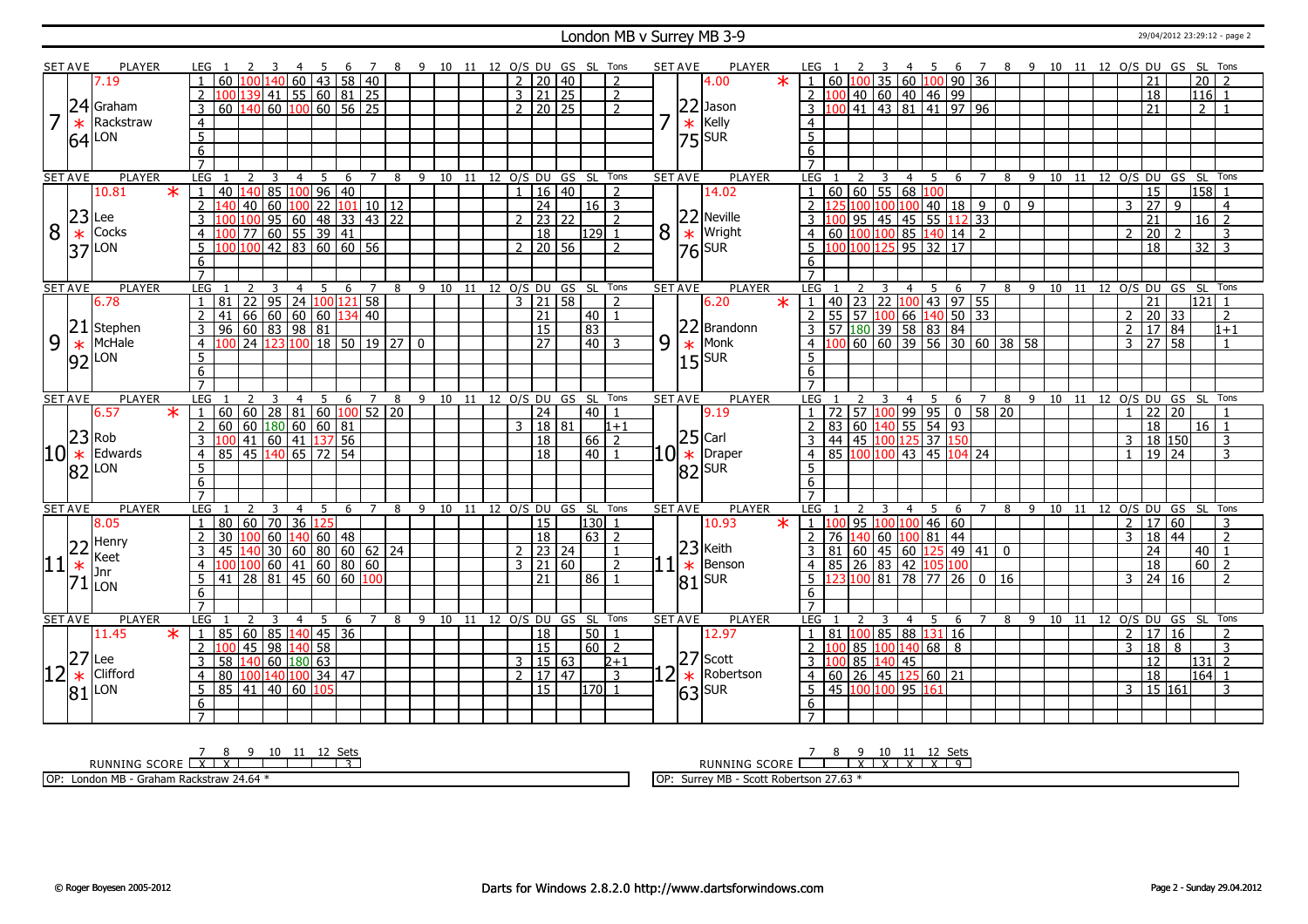## London MB

## Surrey MB

| PLAYER           |    | W/L WON LOST | AVE     | TAVE        | <b>POINTS DARTS TON FON+180 TONS PLAYER</b> |                 |                 |    |          |         |                        | W/L WON LOST |    | AVE         |      | TAVE POINTS DARTS TON TON+ 180 TONS |     |    |      |                |           |
|------------------|----|--------------|---------|-------------|---------------------------------------------|-----------------|-----------------|----|----------|---------|------------------------|--------------|----|-------------|------|-------------------------------------|-----|----|------|----------------|-----------|
| John Nelson      |    |              | 22.38   | 6.65        | 2260                                        | 101             |                 |    |          |         | 6+0 Ben Burton         |              |    | 24.13       | 9.45 | 2461                                | 102 |    |      | $\mathbf{0}$   | $8 + 0$   |
| Paul Killington  |    |              | 23.00   | 4.80        | 1771                                        | 771             |                 |    |          |         | 4+0   Kirk De Ruyter   |              |    | 24.45       | 6.79 | 1809                                | 74  |    |      | $\overline{0}$ | $6+0$     |
| Steve Ferguson   |    |              |         | 21.96 10.42 | 2152                                        | 98              |                 |    |          |         | $9+0$ Tony Hammond     |              |    | 25.13 10.92 |      | 2438                                | 97  |    |      |                | $9 + 1$   |
| Wayne Livett     |    |              | 20.22   | 5.00        | 1820 l                                      | 90 <sub>1</sub> |                 |    |          |         | 5+0 Robin Hathaway     |              |    | 22.99       | 8.50 | 2000                                | 87  |    |      | 3 I O          | $7 + 1$   |
| Gene Hill        |    |              | 21.75   | 10.30       | 2349                                        | 108             | 10 <sup>1</sup> |    | 0 I O    |         | $10+0$ Ryan Hitchens   |              |    | 21.23       | 5.20 | 2314                                | 109 |    |      |                | $4 + 1$   |
| Alan Hardy       |    |              |         | 20.66 11.40 | 24381                                       | 118             | 10 <sup>1</sup> |    | $\Omega$ |         | 11+0 Peter Arnold      |              |    | 19.55       | .05  | 2248                                | 115 |    |      | 0              | $6 + 0$   |
| Graham Rackstraw |    |              | 24.64   | .19         | 1503                                        | 61              |                 |    |          |         | 6+0 IJason Kelly       |              |    | 22.75       | 4.00 | 1365                                | 60  |    |      | 0 I O          | $4 + 0$   |
| Lee Cocks        |    |              | 23.37 l | 10.81       | 2360 l                                      | 1011            | 8               |    | $\Omega$ |         | 10+0 Neville Wright    |              |    | 22.76 14.02 |      | 2299                                | 101 | 12 |      | $\overline{0}$ | $13 + 0$  |
| Stephen McHale   |    |              | 21.92   | 6.78        | 1841                                        | 84              |                 | 01 |          |         | 6+0 Brandonn Monk      |              |    | 22.15       | 6.20 | 1883                                | 85  |    |      |                | $5 + 1$   |
| Rob Edwards      |    |              | 23.82   | 6.57        | 18581                                       | 78              |                 |    |          | $5 + 1$ | Carl Draper            |              |    | 25.82       | 9.19 | 1988                                | 77  | 6  |      | - 0            | $8 + 0$   |
| Henry Keet Jnr   |    |              | 22.71   | 8.05        | 2226                                        | 98 I            |                 |    |          |         | 7+0 Keith Benson       |              |    | 23.81 10.93 |      | 2405                                | 101 | q  |      | 0              | $ 10+0$   |
| Lee Clifford     |    |              |         | 27.81 11.45 | 2225                                        | 80              |                 |    |          | $9 + 1$ | Scott Robertson        |              |    | 27.63 12.97 |      | 2210                                | 80  | 8  |      | 3 I O          | $ 11+0$   |
| <b>TOTALS</b>    | 24 | 30           | 22.67   |             | 24803                                       | 1094            | <sup>69</sup>   |    |          |         | 17 2   88 + 2   TOTALS | 30           | 24 | 23.36       |      | 25420 1088                          |     | 70 | 18 I |                | $3 91+4 $ |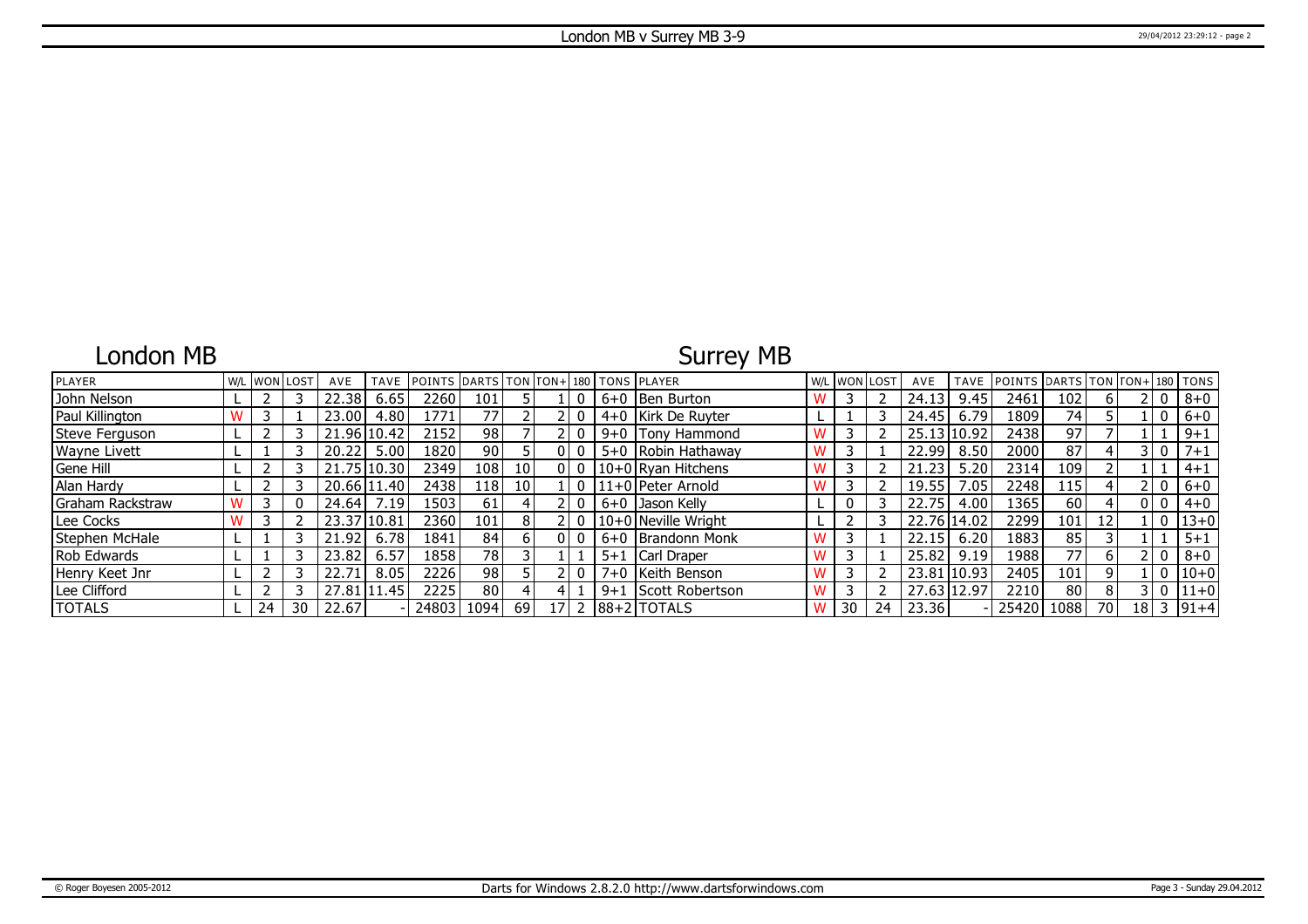#### London WB v Surrey WB 2-4 29/04/2012 23:28:48 - page 1

| <b>SET AVE</b> |        | <b>PLAYER</b> |                         | LEG 1           |                                                                                                                           |    |                |     | $26$   26   25   45   41   33                                                  |       |                |              |                |    |                |                |                |                                          |       |                 | 5 6 7 8 9 10 11 12 O/S DU GS SL Tons | <b>SET AVE</b> |        | PLAYER                |        | LEG 1               |                                          |   |                |                |     |                |                         |                 |                                                                                                         |     |   |                |                 |                    |                 | 4 5 6 7 8 9 10 11 12 O/S DU GS SL Tons |  |
|----------------|--------|---------------|-------------------------|-----------------|---------------------------------------------------------------------------------------------------------------------------|----|----------------|-----|--------------------------------------------------------------------------------|-------|----------------|--------------|----------------|----|----------------|----------------|----------------|------------------------------------------|-------|-----------------|--------------------------------------|----------------|--------|-----------------------|--------|---------------------|------------------------------------------|---|----------------|----------------|-----|----------------|-------------------------|-----------------|---------------------------------------------------------------------------------------------------------|-----|---|----------------|-----------------|--------------------|-----------------|----------------------------------------|--|
|                |        |               |                         |                 |                                                                                                                           | 41 |                |     |                                                                                |       |                |              |                |    |                |                |                | $\overline{27}$                          |       | 208             |                                      |                |        | 3.12                  |        |                     |                                          |   |                |                |     |                |                         |                 | $40   60   55   26   60   77   45   43   76   19$                                                       |     |   | $\overline{2}$ | 29              | <sup>19</sup>      |                 |                                        |  |
|                |        |               |                         | 41              |                                                                                                                           |    |                |     | 13   45   45   13   60   41                                                    |       |                |              |                |    |                |                |                | $\overline{21}$                          |       | 243             |                                      |                |        |                       |        |                     | 85 45 100 55 85 57 74                    |   |                |                |     |                |                         |                 |                                                                                                         |     |   | $\mathbf{3}$   | 21              | 74                 |                 | $\overline{1}$                         |  |
|                |        | $12$ Ged      | 3                       |                 |                                                                                                                           |    |                |     |                                                                                |       |                |              |                |    |                |                | $\overline{2}$ |                                          | 38 10 |                 |                                      |                |        | 17 Gina               |        | $\overline{3}$      |                                          |   |                |                |     |                |                         |                 | 41 85 26 60 45 41 76 83 6 22 0                                                                          |     | 8 |                | $\overline{39}$ |                    | 8               |                                        |  |
|                | $\ast$ | Carney        | $\overline{4}$          |                 |                                                                                                                           |    |                |     |                                                                                |       |                |              |                |    |                |                |                | 27                                       |       | 121             |                                      |                | $\ast$ | Casey                 |        |                     | $95   66   45   30   100   41   112   0$ |   |                |                |     |                |                         | $\overline{12}$ |                                                                                                         |     |   | $\mathbf{1}$   |                 | 25 12              |                 | $\overline{2}$                         |  |
|                |        | $67$ LON      | 5                       |                 |                                                                                                                           |    |                |     |                                                                                |       |                |              |                |    |                |                |                |                                          |       |                 |                                      |                |        | $51$ SUR              |        | 5                   |                                          |   |                |                |     |                |                         |                 |                                                                                                         |     |   |                |                 |                    |                 |                                        |  |
|                |        |               | 6                       |                 |                                                                                                                           |    |                |     |                                                                                |       |                |              |                |    |                |                |                |                                          |       |                 |                                      |                |        |                       |        | 6                   |                                          |   |                |                |     |                |                         |                 |                                                                                                         |     |   |                |                 |                    |                 |                                        |  |
|                |        |               | $\overline{7}$          |                 |                                                                                                                           |    |                |     |                                                                                |       |                |              |                |    |                |                |                |                                          |       |                 |                                      |                |        |                       |        | $\overline{7}$      |                                          |   |                |                |     |                |                         |                 |                                                                                                         |     |   |                |                 |                    |                 |                                        |  |
| <b>SET AVE</b> |        | <b>PLAYER</b> | LEG                     |                 |                                                                                                                           | 3  | $\overline{4}$ | - 5 | 6                                                                              |       | 7              | 8            | $-9$           | 10 |                |                |                | 11 12 O/S DU GS SL Tons                  |       |                 |                                      | <b>SET AVE</b> |        | <b>PLAYER</b>         |        | LEG                 |                                          | 3 | $\overline{4}$ | 5 <sup>5</sup> |     | 6 7            |                         |                 |                                                                                                         |     |   |                |                 |                    |                 | 8 9 10 11 12 0/S DU GS SL Tons         |  |
|                |        | 5.75          | $\star$<br>$\mathbf{1}$ | 21              | 81                                                                                                                        |    | 45 135 41      |     |                                                                                | 29 82 |                |              |                |    |                |                |                | $\overline{21}$                          |       | $\overline{67}$ |                                      |                |        | 6.84                  |        | $\mathbf{1}$        | 92 45 127 125 52 40 20                   |   |                |                |     |                |                         |                 |                                                                                                         |     |   | $\mathbf{1}$   |                 | 19 20              |                 | $\mathcal{P}$                          |  |
|                |        |               | $\overline{2}$          | l 45            |                                                                                                                           |    |                |     |                                                                                |       |                |              |                |    |                |                |                |                                          | 28 14 |                 | -1                                   |                |        |                       |        | $\mathcal{P}$       | 45 30 26 24 40 100 62                    |   |                |                |     |                |                         |                 | 100 36 0                                                                                                |     |   |                | 30              |                    |                 | $\overline{38}$   2                    |  |
|                |        | $19$ Susan    | 3                       | 66              |                                                                                                                           |    |                |     |                                                                                |       |                |              |                |    |                |                |                | $\overline{27}$                          |       | 50              |                                      |                |        | $ 20 $ Julie          |        |                     | 26 81 41 66 65 66 100 44 12              |   |                |                |     |                |                         |                 |                                                                                                         |     |   | $\mathbf{1}$   |                 | 25 12              |                 | $\overline{1}$                         |  |
| $\overline{2}$ | $\ast$ | Holt          | $\overline{4}$          |                 | 95 81 22 28 60 100 30 26 14<br>41 44 45 25 43 100 47 40<br>43 40 100 45 83 14                                             |    |                |     |                                                                                |       |                |              |                |    |                |                |                | $\overline{21}$                          |       | $\overline{36}$ | $\overline{2}$                       | 2              | $\ast$ | Hopkins               |        | $\overline{4}$      | $\overline{60}$ 81 85 81 26 132          |   |                |                |     |                | $\overline{4}$ 32       |                 |                                                                                                         |     |   | $\overline{3}$ |                 | $\overline{24}$ 32 |                 |                                        |  |
|                |        |               | $\overline{5}$          |                 |                                                                                                                           |    |                |     |                                                                                |       |                |              |                |    |                |                |                |                                          |       |                 |                                      |                |        |                       |        | $\overline{5}$      |                                          |   |                |                |     |                |                         |                 |                                                                                                         |     |   |                |                 |                    |                 |                                        |  |
|                |        | $ 08 $ LON    |                         |                 |                                                                                                                           |    |                |     |                                                                                |       |                |              |                |    |                |                |                |                                          |       |                 |                                      |                |        | $ 06 $ sur            |        |                     |                                          |   |                |                |     |                |                         |                 |                                                                                                         |     |   |                |                 |                    |                 |                                        |  |
|                |        |               | 6                       |                 |                                                                                                                           |    |                |     |                                                                                |       |                |              |                |    |                |                |                |                                          |       |                 |                                      |                |        |                       |        | 6                   |                                          |   |                |                |     |                |                         |                 |                                                                                                         |     |   |                |                 |                    |                 |                                        |  |
|                |        |               |                         |                 |                                                                                                                           |    |                |     |                                                                                |       |                |              |                |    |                |                |                |                                          |       |                 |                                      |                |        |                       |        |                     |                                          |   |                |                |     |                |                         |                 |                                                                                                         |     |   |                |                 |                    |                 |                                        |  |
| <b>SET AVE</b> |        | <b>PLAYER</b> | LEG                     |                 |                                                                                                                           |    | $\overline{4}$ | 5   | 6                                                                              |       | $\overline{7}$ |              |                |    |                |                |                | 8 9 10 11 12 0/S DU GS SL Tons           |       |                 |                                      | <b>SET AVE</b> |        | <b>PLAYER</b>         |        | LEG                 |                                          |   | 4 5            |                |     | 6 7            |                         |                 | 8 9 10 11 12 0/S DU GS SL                                                                               |     |   |                |                 |                    |                 | Tons                                   |  |
|                |        | 4.80          |                         | 95              |                                                                                                                           |    | 60 41          |     | $\sqrt{25}$ 41 59 45 19                                                        |       |                |              |                | 8  | $\overline{0}$ | 8              |                | 34                                       | 8     |                 |                                      |                |        | 4.40                  | $\ast$ |                     |                                          |   |                |                |     |                |                         |                 | 85 81 52 77 30 85 17 34 20 16 0                                                                         |     | 2 |                | $\overline{36}$ |                    | $\overline{2}$  |                                        |  |
|                |        |               |                         | $\overline{26}$ | l 55                                                                                                                      |    |                |     | 45   81   41   41   25   60   43   44   32                                     |       |                |              |                |    |                | $\overline{8}$ |                | $\overline{34}$                          | 8     |                 |                                      |                |        | $ 15 $ Jane           |        | $\overline{2}$      |                                          |   |                |                |     |                |                         |                 | 66 30 39 16 43 83 9 48 41 34 60                                                                         |     |   |                | $\overline{33}$ |                    | $\overline{32}$ |                                        |  |
|                |        | $16$ Dee      |                         |                 |                                                                                                                           |    |                |     |                                                                                |       |                |              |                |    |                |                |                | 18                                       |       | 40 2+1          |                                      |                |        |                       |        |                     | 11 100 80 45 100 82 83                   |   |                |                |     |                |                         |                 |                                                                                                         |     |   | $\overline{3}$ |                 | 21 83              |                 | <sup>2</sup>                           |  |
| 3              | $\ast$ | Belcher       | $\overline{4}$          |                 |                                                                                                                           |    |                |     |                                                                                |       |                |              |                |    |                |                |                | $2 \mid 35 \mid 4$                       |       |                 |                                      | 3              | $\ast$ | Lewis                 |        | $\overline{4}$      | 14095100866800000                        |   |                |                |     |                |                         | 6 <sup>1</sup>  | $\overline{3}$                                                                                          | l 0 |   |                | 33              |                    | 3 I             | $\overline{z}$                         |  |
|                |        | $23$ LON      | 5 <sup>5</sup>          |                 |                                                                                                                           |    |                |     |                                                                                |       |                |              |                |    |                |                |                |                                          |       |                 |                                      |                |        | $ 99 $ SUR            |        | $5^{\circ}$         |                                          |   |                |                |     |                |                         |                 |                                                                                                         |     |   |                |                 |                    |                 |                                        |  |
|                |        |               | 6                       |                 |                                                                                                                           |    |                |     |                                                                                |       |                |              |                |    |                |                |                |                                          |       |                 |                                      |                |        |                       |        | 6                   |                                          |   |                |                |     |                |                         |                 |                                                                                                         |     |   |                |                 |                    |                 |                                        |  |
|                |        |               | $\overline{7}$          |                 |                                                                                                                           |    |                |     |                                                                                |       |                |              |                |    |                |                |                |                                          |       |                 |                                      |                |        |                       |        | $\overline{7}$      |                                          |   |                |                |     |                |                         |                 |                                                                                                         |     |   |                |                 |                    |                 |                                        |  |
| <b>SET AVE</b> |        | <b>PLAYER</b> | LEG                     |                 |                                                                                                                           |    | 4              | -5  | 6                                                                              |       | $\overline{7}$ | 8            | 9              |    |                |                |                | 10 11 12 O/S DU GS SL Tons               |       |                 |                                      | <b>SET AVE</b> |        | <b>PLAYER</b>         |        | LEG                 |                                          | 3 | $4 \quad 5$    |                | 6   |                |                         |                 | 7 8 9 10 11 12 0/S DU GS SL                                                                             |     |   |                |                 |                    |                 | Tons                                   |  |
|                |        |               |                         |                 |                                                                                                                           |    |                |     |                                                                                |       |                |              |                |    |                |                |                |                                          |       |                 |                                      |                |        |                       |        |                     |                                          |   |                |                |     |                |                         |                 |                                                                                                         |     |   |                |                 |                    |                 |                                        |  |
|                |        | 2.00          | $\star$<br>$\sqrt{1}$ . |                 |                                                                                                                           |    |                |     |                                                                                |       |                |              |                |    |                |                |                | $1$   25   32                            |       |                 |                                      |                |        |                       |        |                     |                                          |   |                |                |     |                | 60 41 66 24 41 22 85 60 |                 |                                                                                                         |     |   |                | 24              |                    | 102             |                                        |  |
|                |        |               |                         | $2 \mid 26$     |                                                                                                                           |    |                |     |                                                                                |       |                |              |                |    |                |                |                | $\overline{24}$                          |       | 211             |                                      |                |        |                       |        | $\overline{2}$      |                                          |   |                |                |     |                |                         |                 |                                                                                                         |     |   | $\overline{3}$ | $\overline{27}$ | $ 40\rangle$       |                 |                                        |  |
|                |        | $ 15 $ Tina   | 3                       |                 |                                                                                                                           |    |                |     |                                                                                |       |                |              |                |    |                |                |                | $\overline{33}$                          |       | 45              |                                      |                |        | $ 17 $ Angie          |        |                     |                                          |   |                |                |     |                |                         |                 |                                                                                                         |     |   | $\mathbf{1}$   | $\overline{31}$ | $\overline{36}$    |                 |                                        |  |
|                |        | Hamilton      | $\overline{4}$          |                 | 14 81 36 55 100 60 82 41 32<br>26 45 45 22 45 22 40 45<br>11 39 7 27 55 70 41 46 60 60 40                                 |    |                |     |                                                                                |       |                |              |                |    |                |                |                | $\overline{27}$                          |       | 40              |                                      |                |        |                       |        | $\overline{a}$      |                                          |   |                |                |     |                |                         |                 | 1 85   45   41   41   66   85   60   38   40  <br>  60   25   45   60   45   60   60   60   50   0   36 |     |   |                |                 | $2 \ 29 \ 48$      |                 |                                        |  |
| $\overline{4}$ | $\ast$ |               |                         |                 | $\frac{1}{100}$ $\frac{1}{100}$ $\frac{1}{24}$ $\frac{1}{30}$ $\frac{1}{60}$ $\frac{1}{85}$ $\frac{1}{41}$ $\frac{1}{20}$ |    |                |     |                                                                                |       |                |              |                |    |                |                |                |                                          |       |                 |                                      | 4              |        | $\star$  Frewin       |        | 5                   |                                          |   |                |                |     |                |                         |                 | 85 70 45 60 45 30 60 58 0 48                                                                            |     |   |                |                 |                    |                 |                                        |  |
|                |        | $ 67 $ LON    | 5                       |                 |                                                                                                                           |    |                |     |                                                                                |       |                |              |                |    |                |                |                |                                          |       |                 |                                      |                |        | $14$ SUR              |        |                     |                                          |   |                |                |     |                |                         |                 |                                                                                                         |     |   |                |                 |                    |                 |                                        |  |
|                |        |               | $6 \overline{}$         |                 |                                                                                                                           |    |                |     |                                                                                |       |                |              |                |    |                |                |                |                                          |       |                 |                                      |                |        |                       |        | 6                   |                                          |   |                |                |     |                |                         |                 |                                                                                                         |     |   |                |                 |                    |                 |                                        |  |
|                |        |               |                         |                 |                                                                                                                           |    | $\overline{4}$ |     |                                                                                |       |                |              |                |    |                |                |                |                                          |       |                 |                                      |                |        |                       |        |                     |                                          |   |                |                |     |                |                         |                 |                                                                                                         |     |   |                |                 |                    |                 |                                        |  |
| <b>SET AVE</b> |        | <b>PLAYER</b> | LEG                     |                 | 28                                                                                                                        |    |                | 5   | 6                                                                              |       | $\overline{7}$ | 8            | $\overline{9}$ |    |                |                |                | 10 11 12 0/S DU GS SL Tons               |       | 118             |                                      | <b>SET AVE</b> |        | <b>PLAYER</b>         |        | LEG                 |                                          |   | $\overline{4}$ | 5              | 6   | $\overline{7}$ | 8                       | $\overline{9}$  |                                                                                                         |     |   | 3              |                 |                    |                 | 10 11 12 0/S DU GS SL Tons             |  |
|                |        | 5.20          |                         | 24              |                                                                                                                           |    |                |     | 39 28 55 45 41                                                                 |       |                |              | 30 33 60       |    |                |                |                | 30 <sup>°</sup>                          |       |                 |                                      |                |        | 3.51                  |        |                     |                                          |   |                |                |     |                |                         |                 | 41 41 60 22 45 41 36 99 30 46 40                                                                        |     |   |                |                 | 33   40            |                 | $\overline{2}$                         |  |
|                |        |               |                         |                 | 26                                                                                                                        |    |                |     | 60   37   45   140   26   30   66   16                                         |       |                |              |                |    |                |                | $\overline{2}$ |                                          | 29 16 |                 |                                      |                |        |                       |        |                     | <mark>120</mark> 11 60 30 41 45 131 24 0 |   |                |                |     |                |                         |                 |                                                                                                         |     |   |                | 27              |                    | 39              |                                        |  |
|                |        | $15$ Jane     | 3                       | l 45            |                                                                                                                           |    |                |     |                                                                                |       |                |              |                |    |                |                |                | 24 32 30 45 100 55 45 51 36 0 14 3 39 24 |       |                 | $\overline{1}$                       |                |        | $15$ Marie            |        |                     |                                          |   |                |                |     |                |                         |                 | 52 37 41 41 26 45 37 52 30 30 35 18                                                                     |     |   |                | 39              |                    | 32              |                                        |  |
| 5              | $\ast$ | Johnson       | $\overline{4}$          |                 | $\overline{140}$ 11 60 45 140 65 31                                                                                       |    |                |     |                                                                                |       |                | $\mathbf{0}$ | 9              |    |                |                |                | $3 \mid 27$                              | 9     |                 | $\overline{2}$                       | 5              | $\ast$ | Barthrop              |        | $\overline{4}$      | 45 45 60 33 60 98 100 20                 |   |                |                |     |                |                         |                 |                                                                                                         |     |   |                | 24              |                    | 40              |                                        |  |
|                |        | 109 LON       | 5                       |                 |                                                                                                                           |    |                |     |                                                                                |       |                |              |                |    |                |                |                |                                          |       |                 |                                      |                |        | $ 39 $ <sub>SUR</sub> |        | $\overline{5}$      |                                          |   |                |                |     |                |                         |                 |                                                                                                         |     |   |                |                 |                    |                 |                                        |  |
|                |        |               | 6                       |                 |                                                                                                                           |    |                |     |                                                                                |       |                |              |                |    |                |                |                |                                          |       |                 |                                      |                |        |                       |        | 6                   |                                          |   |                |                |     |                |                         |                 |                                                                                                         |     |   |                |                 |                    |                 |                                        |  |
|                |        |               | $\overline{7}$          |                 |                                                                                                                           |    |                |     |                                                                                |       |                |              |                |    |                |                |                |                                          |       |                 |                                      |                |        |                       |        | $\overline{7}$      |                                          |   |                |                |     |                |                         |                 |                                                                                                         |     |   |                |                 |                    |                 |                                        |  |
|                |        | <b>PLAYER</b> | LEG                     |                 |                                                                                                                           |    | $\overline{4}$ | - 5 | - 6                                                                            |       | $\overline{7}$ | 8            | 9              |    |                |                |                | 10 11 12 O/S DU GS SL Tons               |       |                 |                                      | <b>SETAVE</b>  |        | <b>PLAYER</b>         |        | LEG                 |                                          |   |                | - 5            | - 6 |                | 7 8                     |                 |                                                                                                         |     |   |                |                 |                    |                 | 9 10 11 12 O/S DU GS SL Tons           |  |
|                |        | 4.00          | $\ast$                  | 1   11          | 40                                                                                                                        | 45 |                |     | $34$ 55 70 9                                                                   |       |                | 75           | 25 42          |    |                |                |                | $\overline{30}$                          |       | $\overline{95}$ |                                      |                |        | 3.78                  |        |                     |                                          |   |                |                |     |                |                         |                 | 85   45   41   60   55   41   30   64   40   40                                                         |     |   | $\mathbf{1}$   | 28              | $\sqrt{40}$        |                 |                                        |  |
|                |        |               |                         | 2 100           | 80                                                                                                                        |    |                |     | $85 \overline{)45} \overline{)41} \overline{86} \overline{)32} \overline{)32}$ |       |                |              |                |    |                |                |                | $2 \mid 23 \mid 32$                      |       |                 |                                      |                |        |                       |        | $\overline{2}$      | 81 60 80 41 15 60 138 18                 |   |                |                |     |                |                         |                 |                                                                                                         |     |   |                | $\overline{24}$ |                    |                 | 8   1                                  |  |
| <b>SET AVE</b> |        | $16$ Lisa     | 3                       | l 45            |                                                                                                                           |    |                |     | 26 20 30 100 36 100                                                            |       |                |              |                |    |                |                |                | 21                                       |       | 144 2           |                                      |                |        | $ 20 $ Sue            |        |                     | $3$  140 100 85 60 42 54 20              |   |                |                |     |                |                         |                 |                                                                                                         |     |   | $\mathbf{1}$   |                 | 19 20              |                 | $\overline{2}$                         |  |
| 6              | $\ast$ | Dunford       | $\overline{4}$          | 30              | $\boxed{40}$ $\boxed{85}$ $\boxed{13}$ $\boxed{55}$ $\boxed{41}$ $\boxed{100}$ $\boxed{17}$ $\boxed{9}$                   |    |                |     |                                                                                |       |                |              |                |    |                |                |                | $\overline{27}$                          |       | 111111          |                                      | 6              | $\ast$ | Shefford              |        | $\overline{4}$      |                                          |   |                |                |     |                |                         |                 | $\overline{60}$ 58 45 60 45 22 89 90 16 16                                                              |     |   | $\mathbf{1}$   |                 | 28 16              |                 |                                        |  |
|                |        |               | 5                       |                 |                                                                                                                           |    |                |     |                                                                                |       |                |              |                |    |                |                |                |                                          |       |                 |                                      |                |        |                       |        | $\overline{5}$      |                                          |   |                |                |     |                |                         |                 |                                                                                                         |     |   |                |                 |                    |                 |                                        |  |
|                |        | 38 LON        | 6<br>$7^{\circ}$        |                 |                                                                                                                           |    |                |     |                                                                                |       |                |              |                |    |                |                |                |                                          |       |                 |                                      |                |        | $ 16 $ <sub>SUR</sub> |        | 6<br>$\overline{7}$ |                                          |   |                |                |     |                |                         |                 |                                                                                                         |     |   |                |                 |                    |                 |                                        |  |

RUNNING SCORE 1 2 3 X 4 5 X 6 Sets 2 OP: London WB - Dee Belcher 16.23 \*

1 2 3 4 5 6 Sets<br>1 <u>2 3 4 5 6 Sets</u><br>2 <u>1 2 3 4 5 6 Sets</u>

OP: Surrey WB - Sue Shefford 20.16 \*